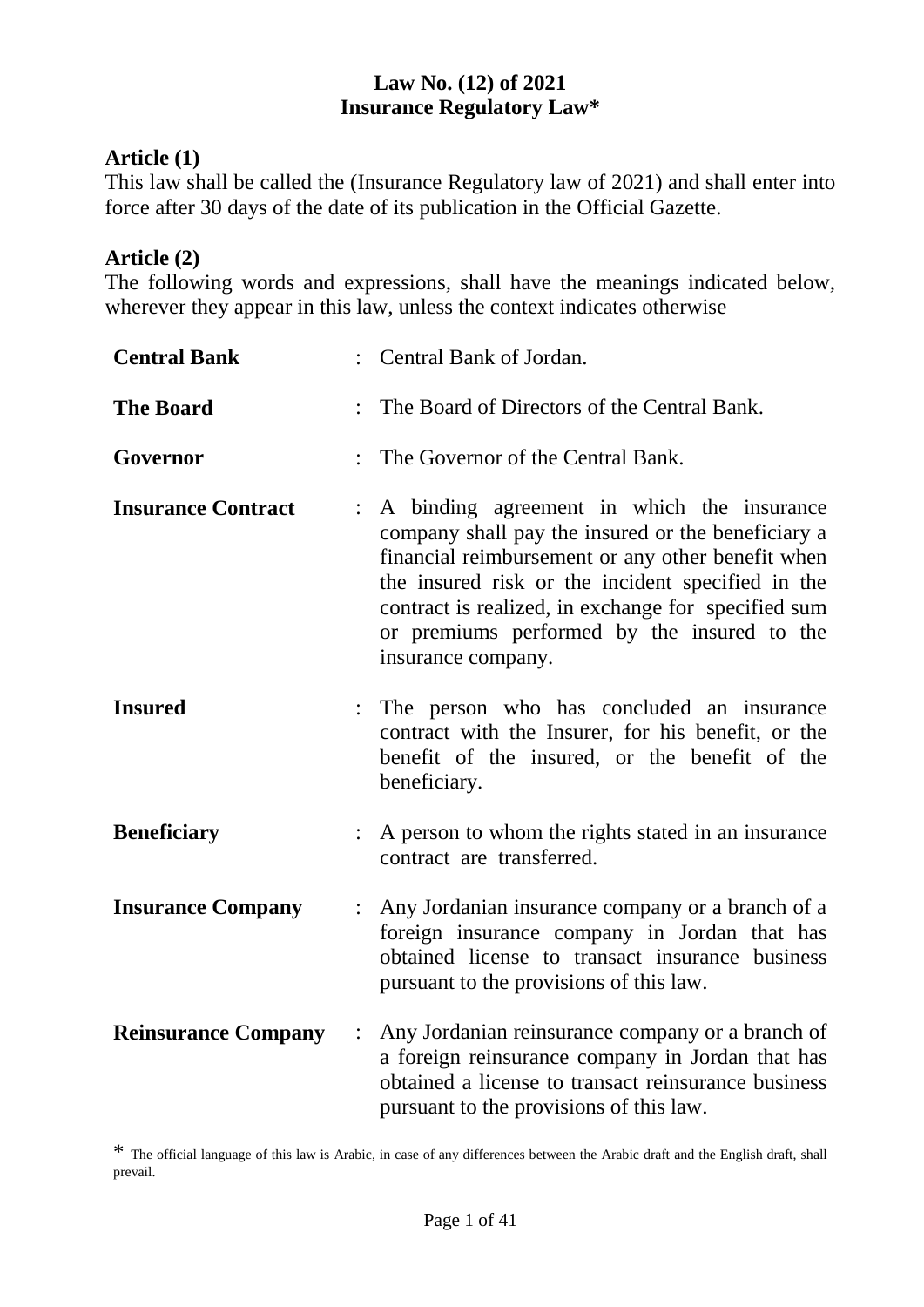| <b>Takaful Insurance</b>          |                | Insurance business that is in accordance with the<br>regulations and principles of Islamic Jurisprudence.                                                                                                                                                                                              |
|-----------------------------------|----------------|--------------------------------------------------------------------------------------------------------------------------------------------------------------------------------------------------------------------------------------------------------------------------------------------------------|
| <b>Senior Employee</b>            |                | The general manager of the insurance company, or<br>its authorized manager, or deputy or assistant to any<br>of them, or any department manager, or the head of<br>internal audit, or any employee in the insurance<br>company with executive authority parallel to the<br>authorities of any of them. |
| <b>Authorized Manager</b>         |                | The person residing in the Kingdom appointed by a<br>foreign insurance company to manage its branch<br>licensed to operate in the Kingdom.                                                                                                                                                             |
| The insurance service<br>provider |                | Any person who is licensed to be an insurance<br>services provider pursuant to the provisions of this<br>Law.                                                                                                                                                                                          |
| <b>Technical Provisions</b>       |                | The provisions that the insurance company must set<br>aside pursuant to this Law, regulations, and<br>instructions issued pursuant thereto to fulfill the<br>financial obligations towards the insured and the<br>beneficiaries                                                                        |
| <b>Captive Company</b>            |                | An insurance company established by one or more<br>entities for the purpose of providing insurance cover<br>for its risks or the risk of other parties.                                                                                                                                                |
| <b>Control</b>                    |                | The direct or indirect ability to exercise effective<br>influence over a person's actions or decisions.                                                                                                                                                                                                |
| <b>Effective interest</b>         |                | The control of at least $(10\%)$ of the entity capital.                                                                                                                                                                                                                                                |
| <b>Significant Shareholder</b>    | $\mathbb{R}^2$ | Any person who is controlling at least (10%) of the<br>insurance company's capital.                                                                                                                                                                                                                    |
| <b>Subsidiary Company</b>         |                | A company in which a person or a group of persons<br>sharing same interest, owns at least (50%) of its<br>capital, or this person or these persons owns an<br>effective interest that allows to control of its<br>management or policies.                                                              |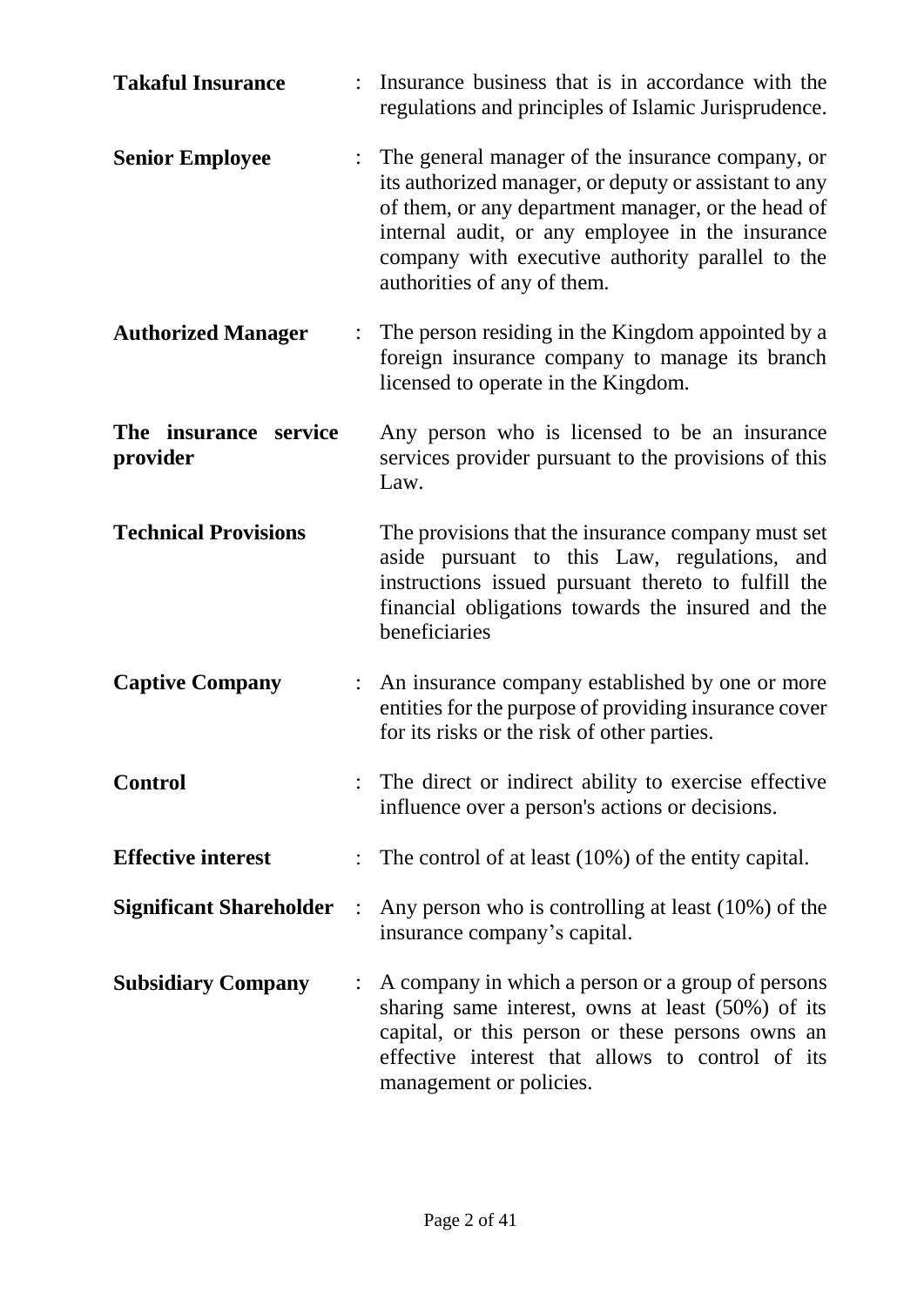| <b>Related persons</b>    | : Two or more persons, one of them controls the<br>other, or one of them owns at least $(40\%)$ of the<br>other person's capital, or they have any relationship<br>that has material effects of the independence and<br>objectivity of each other's decisions, and for the<br>purposes of this law the related persons shall be<br>considered as a single person. |
|---------------------------|-------------------------------------------------------------------------------------------------------------------------------------------------------------------------------------------------------------------------------------------------------------------------------------------------------------------------------------------------------------------|
| <b>Actuary</b>            | A person who is licensed by the Central Bank to<br>evaluate the insurance contracts and its pricing, and<br>evaluate the technical provisions, in addition to all<br>accounts related to these contracts.                                                                                                                                                         |
| <b>Insurance Agent</b>    | A person who is authorized by the insurance<br>company to transact insurance business on behalf of<br>it, or any branch thereof, and who is licensed by<br>Central Bank to conduct those business.                                                                                                                                                                |
| <b>Insurance Broker</b>   | A person who is licensed by the Central Bank to<br>conduct insurance brokerage between the insurance<br>company and the Insured.                                                                                                                                                                                                                                  |
| <b>Reinsurance broker</b> | A person who is licensed by Central Bank to engage<br>in reinsurance brokerage activities between a<br>company and reinsurer pursuant to the provisions of<br>this Law and regulations, instructions, and decrees<br>issued under this law.                                                                                                                       |

#### **Article (3)**

The provisions of this Law shall apply to insurance companies, reinsurance companies, insurance service providers, and all relevant parties in order to regulate and supervise the insurance sector in a manner that guarantees the rights of the insured and beneficiaries and the soundness of insurance companies and reinsurance companies' financial positions.

#### **Article (4)**

The classes of both types of insurance (Life  $&$  General) and the related activities shall be determined pursuant to instructions issued for this purpose.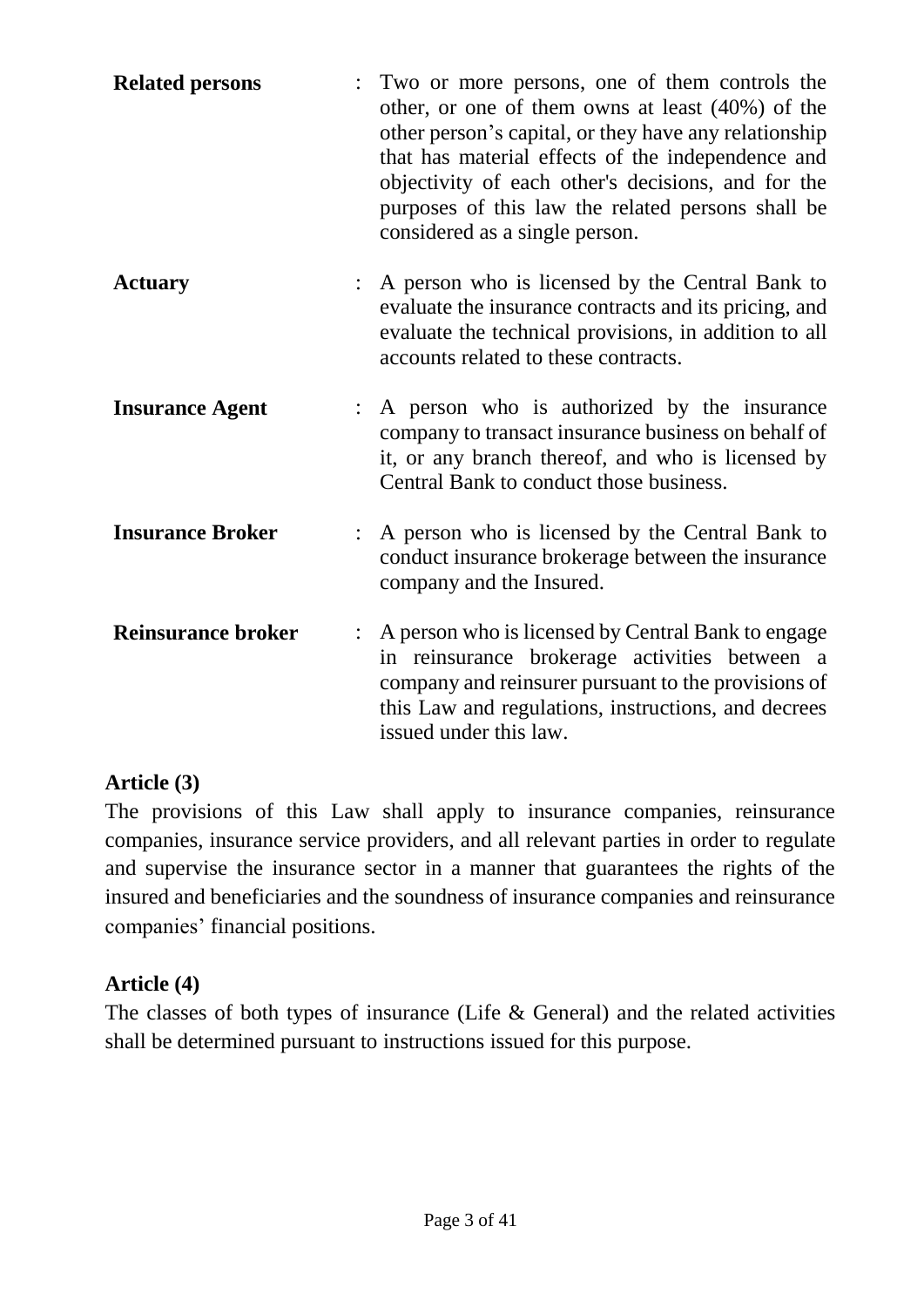## **Article (5)**

- A. No person shall be permitted to transact insurance business and insurance services business, before obtaining the license pursuant to the provisions of this law.
- B. It is prohibited for any person who is not licensed pursuant to the provisions of this law to transact insurance business or any of the insurance services business and to use in his documents, and advertisements any word or phrase in any language indicating the transact of any of those business or services.

### **Article (6)**

- A. It shall not be permitted to insure liabilities, movable or immovable assets in the Kingdom with an insurance company outside the Kingdom; also, it shall not be permitted for any organization or company operating in the Kingdom to insure its employees with an insurance company outside the Kingdom.
- B. Notwithstanding what is stated in Paragraph (A) of this Article, it is permitted to conduct insurance business with an insurance company outside the Kingdom after obtaining a prior written approval from Central Bank according to any of the following cases:
	- 1. Absence of an insurance company operating in the Kingdom licensed to conduct the insurance type in which the insurance contract to be concluded or absence of the required insurance coverage in the Kingdom.
	- 2. The reluctance or inability of insurance companies operating in the Kingdom for justified reasons to provide this insurance coverage.

## **Article (7)**

The Central Bank may, at the request of the entity, the fund or the general assembly, supervise any entity or fund that provides its members or beneficiaries with insurance benefits similar to those provided by an insurance contract, without the presence of an insurance company, subject to the provisions of this law and pursuant to regulations issued for this purpose that guarantee's the rights of insured.

## **Article (8)**

- A. To license an insurance company, it must be a public shareholding company, except the following companies:
	- 1. A branch of a foreign insurance company.
	- 2. A subsidiary company of an insurance company, whether it is Jordanian or foreign.
	- 3. A Jordanian insurance company that operating outside the Kingdom (An Exempt company).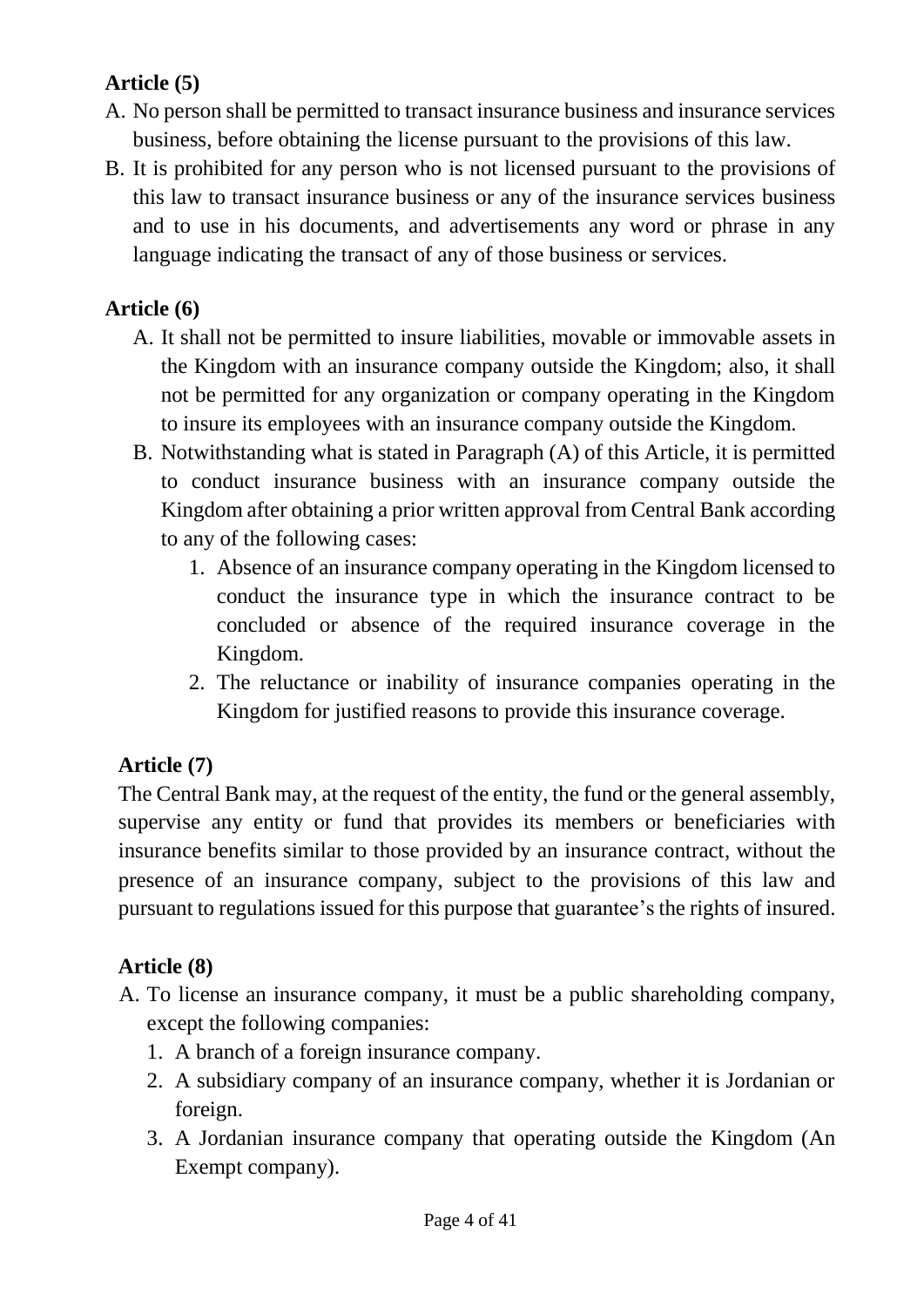- B. A Captive insurance company provided that it is a private limited company or a limited liability company. The insurance company is licensed by a decision of the Board pursuant to the requirements, conditions and procedures that are determined by a regulation issued for this purpose to grant the initial approval or final approval for the license, including the requirements and conditions to the work plan for the first three years of the insurance company's business, its organizational structure, suitability and competence for its owners and those in charge of its management and its projected financial statements.
- C. The Board, by its own discretion, may deny a license for an insurance company if it is evident that the licensing of the company would not realize added value to the Jordanian insurance sector or would have negative or unacceptable effects on the sector.
- D. The license application shall be considered as approved if the board does not issue its decision of approval or rejection within ninety days starting from the date of completing the requirements and conditions necessary to obtain the license.
- E. An insurance company that has obtained a license pursuant to the provisions of this law shall notify the Central Bank immediately of any change that occurs to the data and information that has licensed according to it.

### **Article (9):**

- A. The foreign insurance company shall submit a license application to the board to open a branch in the Kingdom, subject to the following:
	- 1- To be licensed to transact the same insurance type in the head office country.
	- 2- To have a good reputation and strong financial solvency.
	- 3- To have a prior approval from the head office country to transact insurance business in the Kingdom.
- B. The branch of a foreign insurance company is licensed by a decision of the Central bank pursuant to the conditions and procedures that are determined by a regulation issued for this purpose.

## **Article (10):**

A. Upon the commencement of the branch business in the Kingdom, the foreign insurance company shall appoint an Authorized Manager for the branch to transact insurance business on behalf of it, and the company shall be responsible for his acts.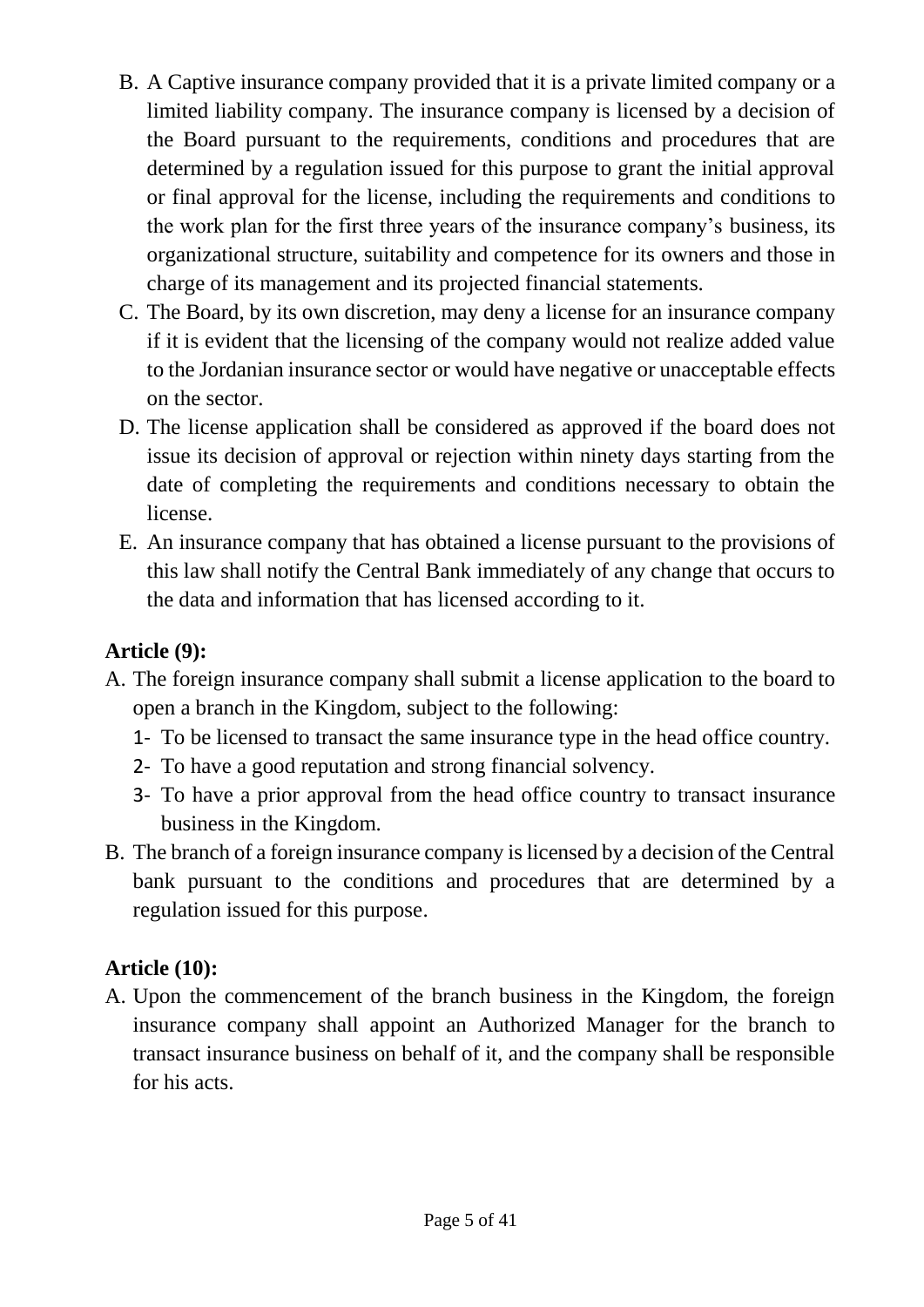- B. The foreign insurance company shall attach with the appointment decision of the Authorized Manager, an official certified document copy of which shall be filed with the central bank, authorizing the Authorized Manager with all the functions necessary for the Branch management, including: -
	- 1. Issuance of insurance contracts and endorsements thereto and the payment of claims in respect thereof.
	- 2. Representation of the Company at the central bank, relevant courts and all other official and non–official parties in all matters related to the business and the branch management.
	- 3. Receive notifications and other notices and correspondences addressed to the foreign insurance Company and its branch.

# **Article (11):**

The Board may issue a decision revoking the license of the Company in any of the following cases: -

- A. Should it become evident, that granting the License on the basis of incorrect or misleading information provided in the application and its attached documents.
- B. The Company has failed to commence its business within twelve months as from the date of obtaining a final license.
- C. The company submit an application to revoke its license.
- D. The company, which has an effective interest in another company and the license of that company is revoked and this revocation has negative effects on the company, according to justified reasons specified by the Central Bank in the revocation decision.

## **Article (12):**

- A. In addition to the cases stipulated in Article (11) of this law, the Board may revoke the license of a foreign insurance company branch in any of the following cases:
	- 1. Where the head office of the foreign insurance company has stopped engaging in insurance business.
	- 2. Where any change has occurred in the nationality, ownership memorandum of agreement and articles of association of the parent company and this change affects the branch of the foreign insurance company, according to the assessment of the Central Bank.
	- 3. Where the parent company's financial position is weakened and it has become apparent to the Central Bank that it will negatively affect the business of the foreign insurance company's branch in the Kingdom.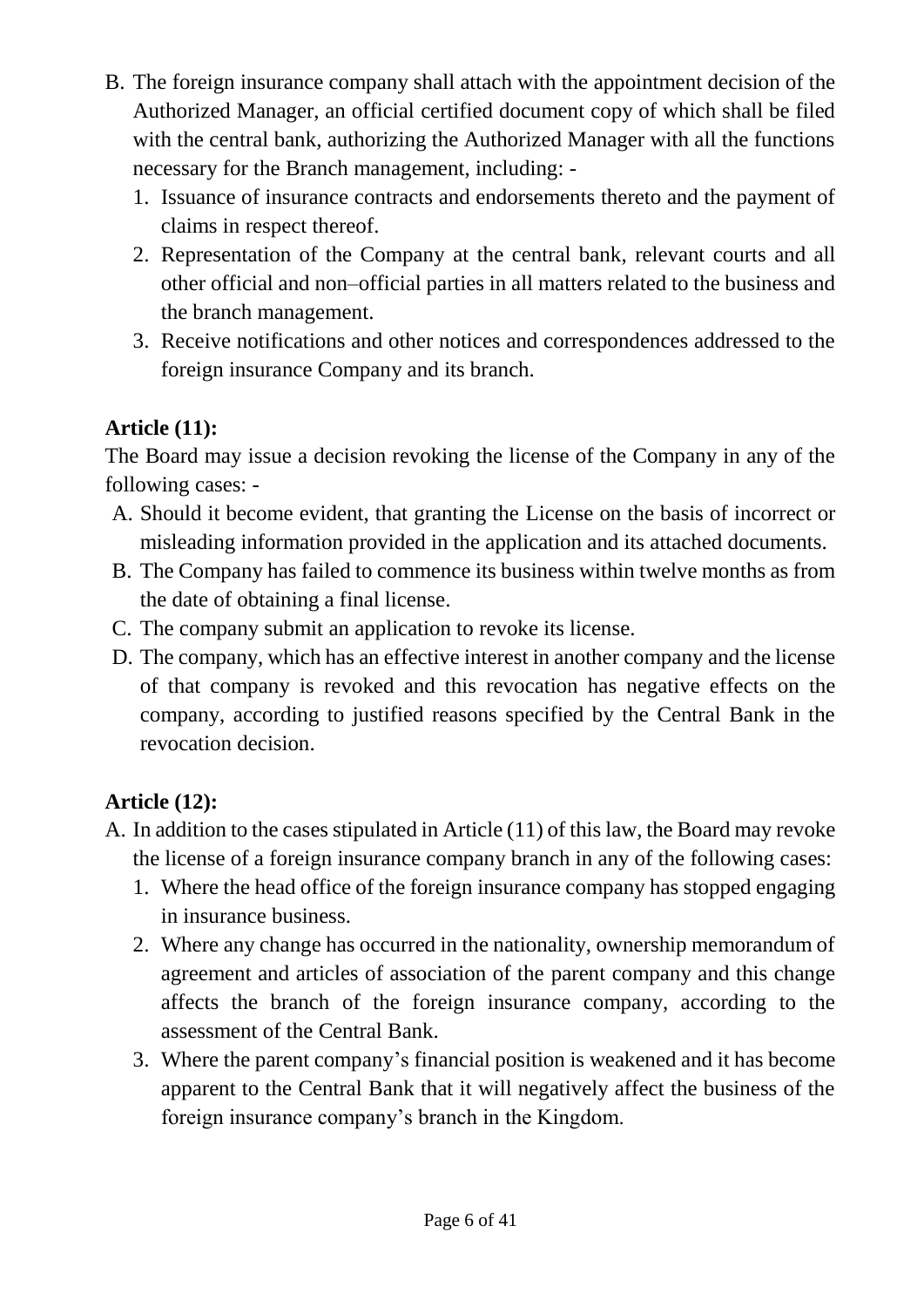4. Where it has been established that, the relevant authorities in the country of its head office have not applied sound standards of supervising insurance business.

B. If the Central Bank has decided to revoke the license of a branch of a foreign company, the parent company of the branch may not dispose of, or transfer abroad, any assets or funds of the branch until all of the obligations incurred by the branch in the Kingdom have been discharged.

## **Article (13):**

- A. The company shall provide the central bank with a cash deposit for the governor's order in addition to his position deposited with any bank operating in the Kingdom in order to ensure its compliance with the provisions of this law, regulations or instructions issued pursuant thereto, and the governor has the only right to provide decisions regarding the deposit, its amount and all related issues will be determined pursuant to instructions issued for this purpose.
- B. 1. The governor, in the event of the company failure to pay the amounts of fines, fees, or any other amounts stipulated pursuant to the provisions of this law, regulations or instructions issued pursuant thereto, may decide to deduct these amounts from the deposit amount.

2. There may be no seizure or execution on the deposit to the benefit of any entity or use it beyond the subparagraph (1) stipulated in this paragraph.

C. If there is a shortage in the deposit amount, the insurance company shall pay it within the period determined by the Central Bank.

## **Article (14):**

The company must appoint an Actuary within thirty days after the date of being licensed, to fulfill the requirements related to the actuarial functions related to its business stipulated in this law, regulations and instructions issued pursuant thereto.

## **Article (15):**

A. The company shall not be permitted to amend its establishment contract or internal charter, including its purpose, increase or decrease its capital, only after obtaining the prior approval from the Central Bank.

B. The company shall not stop transacting its business for whatever reason until it has obtained a prior written approval of the Central Bank.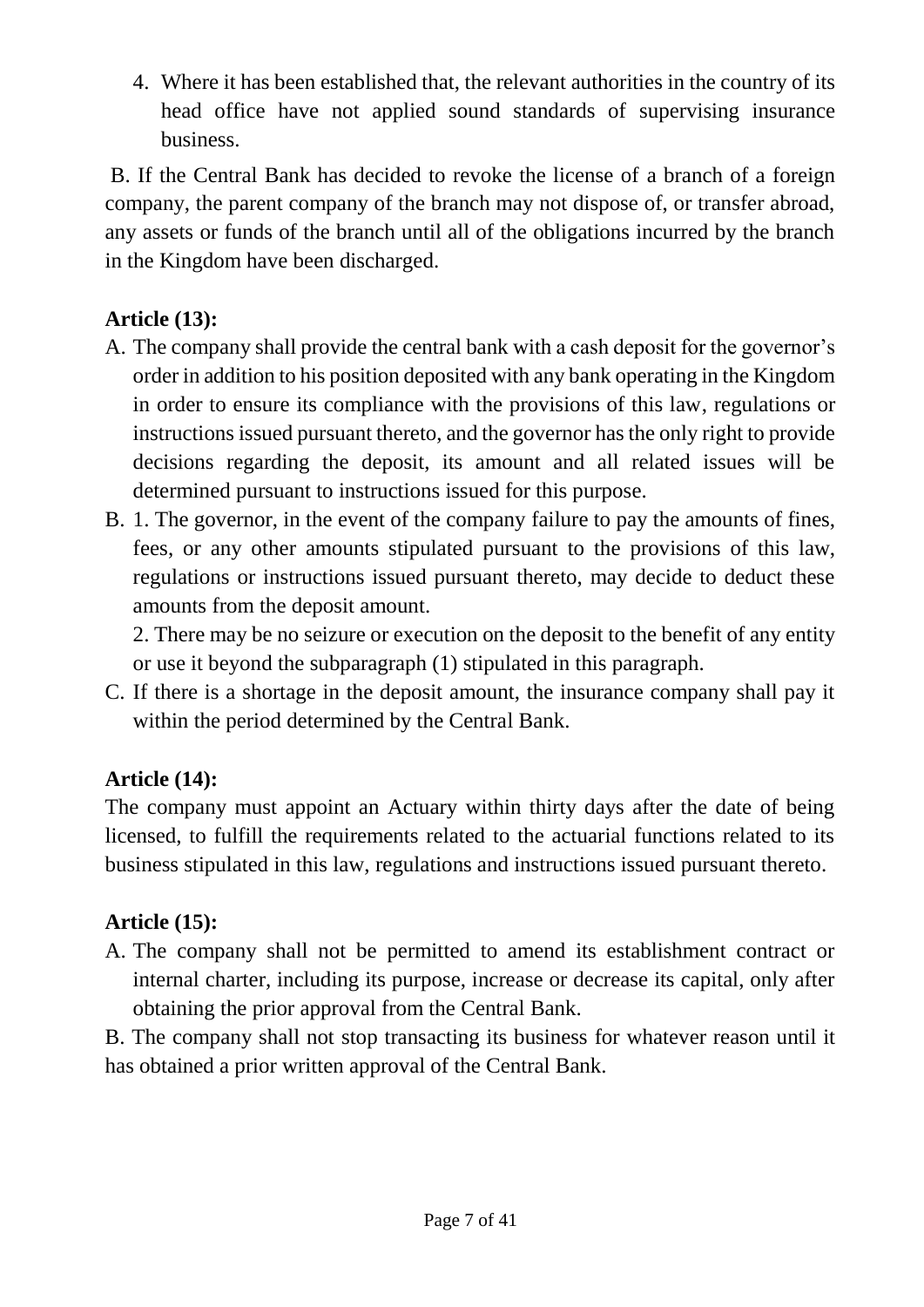## **Article (16):**

It shall not be permitted for the company to transact its business in any location inside or outside the Kingdom, or suspend its business through this location or change it only after obtaining a prior written approval from the Central Bank and pursuant to instructions issued for this purpose.

#### **Article (17):**

- A. The provisions of this law, regulations and instructions issued pursuant thereto shall be applied to the exempt company, the captive company, and the reinsurance company to the extent that they are applicable pursuant to instructions issued for this purpose.
- B. A regulation shall specify the licensing requirements of a foreign insurance company that is not operating in the Kingdom.

#### **Article (18):**

- A. The board of the company shall assume the responsibilities of formulating and monitoring the general policies of the company and the rules of governance and their implementation to achieve that, the board of directors shall acquire the responsibilities and authorities stipulated in the Law, Regulations, Instructions and Decisions issued pursuant thereto.
- B.
- 1. Notwithstanding what is stated in the Companies Law, the Central Bank determines the number of company's board members to be not less than seven members and the independent members' number does not exceed half the number of the board members.

2. Notwithstanding what is stated in the Companies Law, the company's chairman and the company's board members of the insurance company, must meet the following requirements:

- A. His age is not less than twenty-five years.
- B. He is of good conduct.
- C. Not a member of another company's board, general manager, or authorized manager, or an employee thereof, unless the other insurance company is a subsidiary of that company.
- D. The Central Bank may determine the qualifications, experiences, and conditions that must be met by the chairman or a member of the company's board and the extent to which the members adhere to these requirements.
- B. It shall not be permitted to nominate or appoint any person as a member or a representative of a member of the company's board without obtaining a prior approval from the Central Bank for his nomination or appointment.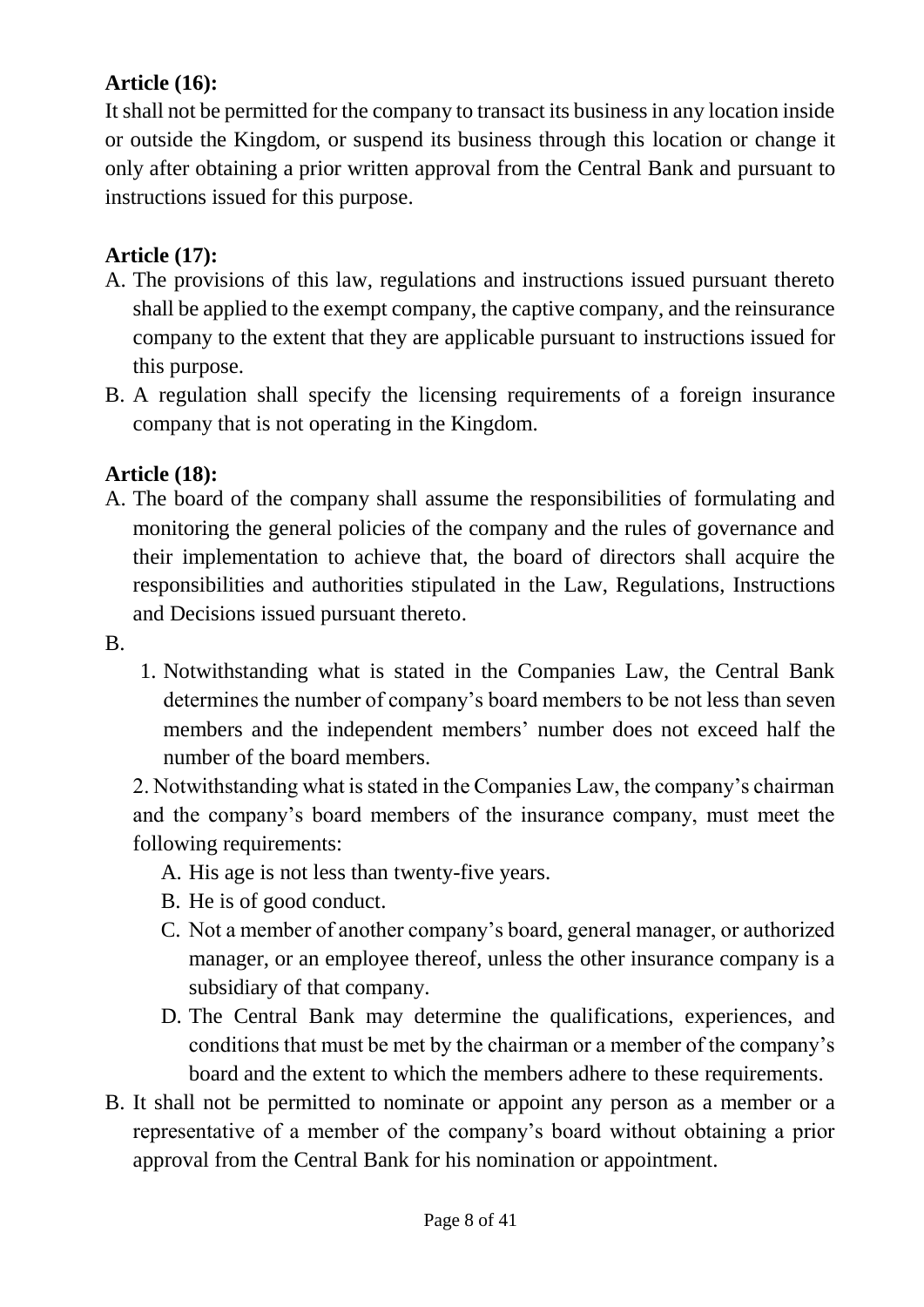C. A prior approval of the Central Bank is required before the appointment of any senior employee in the company, pursuant to instructions issued for this purpose.

## **Article (19)**

It is prohibited for a person to become a board member in the insurance company board of director in person or as a representative of any shareholder or to be a senior employee of it, or to provide any services to it by any person who:

- A. A final court judgment convicted him with felony, or of a misdemeanor involving moral turpitude or a breach of trust or is still subject to insolvency procedures, or a bankruptcy judgment and he has not been rehabilitated.
- B. Was responsible according to the Board's estimation, for a material breach of any of the legislation provisions related to financial activities.

### **Article (20)**

A member of the insurance company's board of directors shall forfeit his membership pursuant to a decision taken by the Board in any of the following two cases:

- A. If he loses any of the requirements that required for his membership in the board of directors of the insurance company pursuant to the provisions of this law, regulations, and instructions issued pursuant thereto.
- B. If the board has requested the removal of the chairman or any of the insurance company's board of directors' member for justified reasons.

### **Article (21)**

It is prohibited for who has forfeited his membership in the insurance company board of directors, for any reason to be chairman or board of directors' member for any other insurance company in person or as a representative of any shareholder, or to be employee in it, or to provide services to it without obtaining a prior written approval from the central bank's board.

## **Article (22)**

- A. It is prohibited for the insurance company board of directors' member, in person or as a representative of any shareholder, its senior employee, its external certified accountant, its legal consultant, its actuarial consultant, and the member of the Islamic Jurisprudence Supervision Board, the following:-
	- 1. Carrying out executive position in another insurance company.
	- 2. To be boards of directors' member of competing or similar insurance companies
	- 3. Carrying out any business or activity that result in a conflict of interest with the insurance company.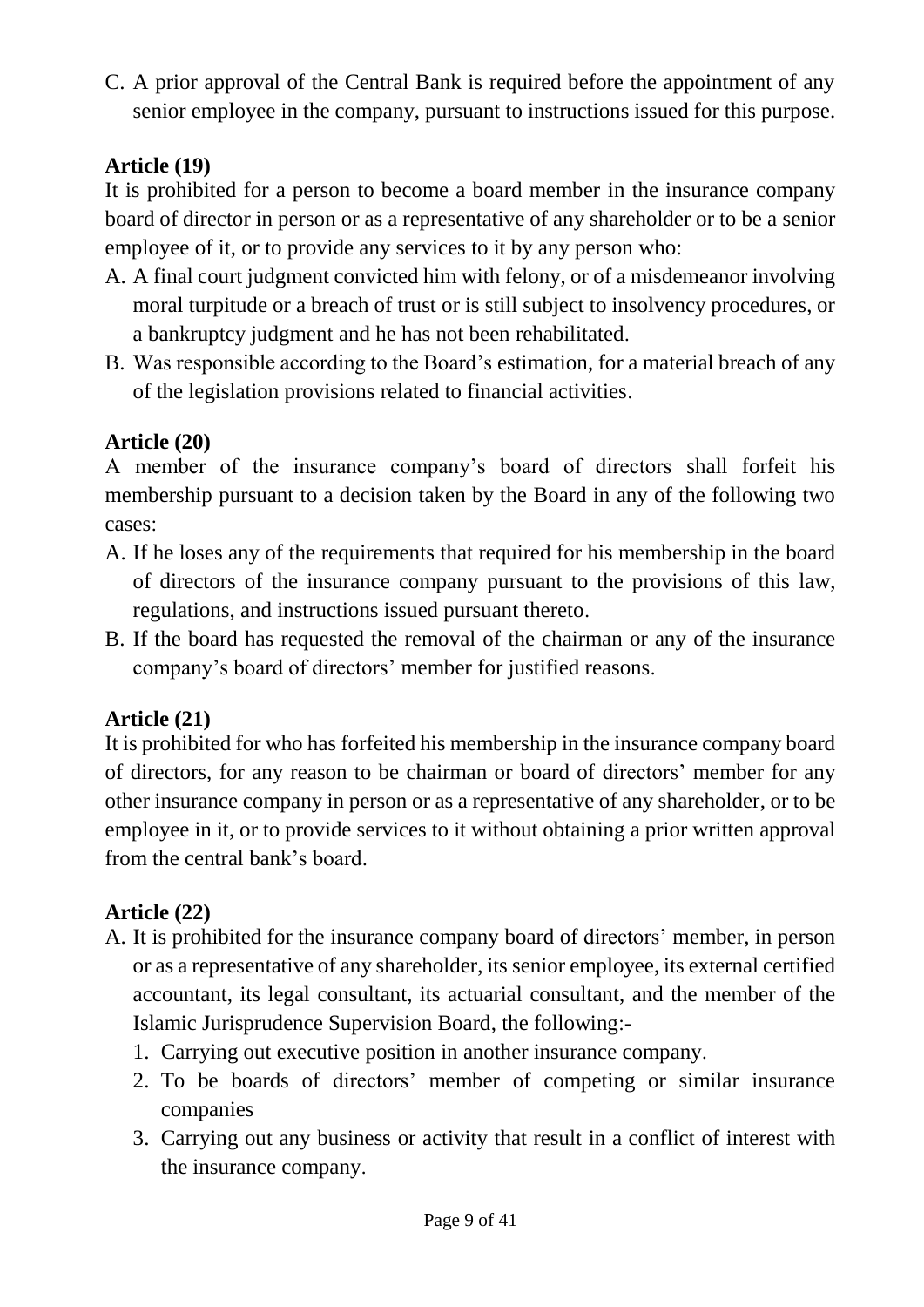- 4. Practicing insurance agent, insurance broker, reinsurance broker, businesses or any of insurance service providers business that will be specified by the Central Bank.
- 5. To have a business connection, marriage or relationship up to the third degree with any of the persons referred to in item (4) of this Article with whom the insurance company engaged with them.
- 6. Receiving a commission for any of the insurance business or achieving material benefit or advantages in any form for any of the insurance services provided to the insurance company.
- B. It is prohibited for Board of Directors member to be a general manager of the company, a legal consultant to it, an actuary, external auditor for it, or a member of its Islamic Jurisprudence Supervision Board.
- C. It is must that the appointment of the senior employee does not include a conflict of interest resulted from his relationship with the chairman or any of the board of directors' member, or any significant shareholder including the spouse, and the relationship up to third degree of the insurance company general manager, and up to the first degree of the senior employee except for the insurance company general manager.

### **Article (23)**

If the chairman and the members of the board of directors of the insurance company submit their resignations, or if the board loses its legal quorum for any reason, the Board shall constitute a temporary committee of relevant and experienced persons, to assume the management of the insurance company, and to invite the general assembly for a meeting to elect a new board of directors within a period not exceeding ninety days as of the date of its constitution renewable for a similar period and for one time by a decision of the Board, and the insurance company shall bear the fees of the temporary committee determined by the Board.

## **Article (24)**

The Board issues the instructions regulating the insurance company's business, including the following:

- A. The minimum capital of the insurance company and solvency requirements.
- B. The Basis of Calculating the Technical Provisions Instructions
- C. The Basis of Investing the Funds of the Insurance Company and Determining the Nature and the Location of the Insurance Company's Assets.
- D. Corporate Governance Rules.
- E. Risk management and internal control.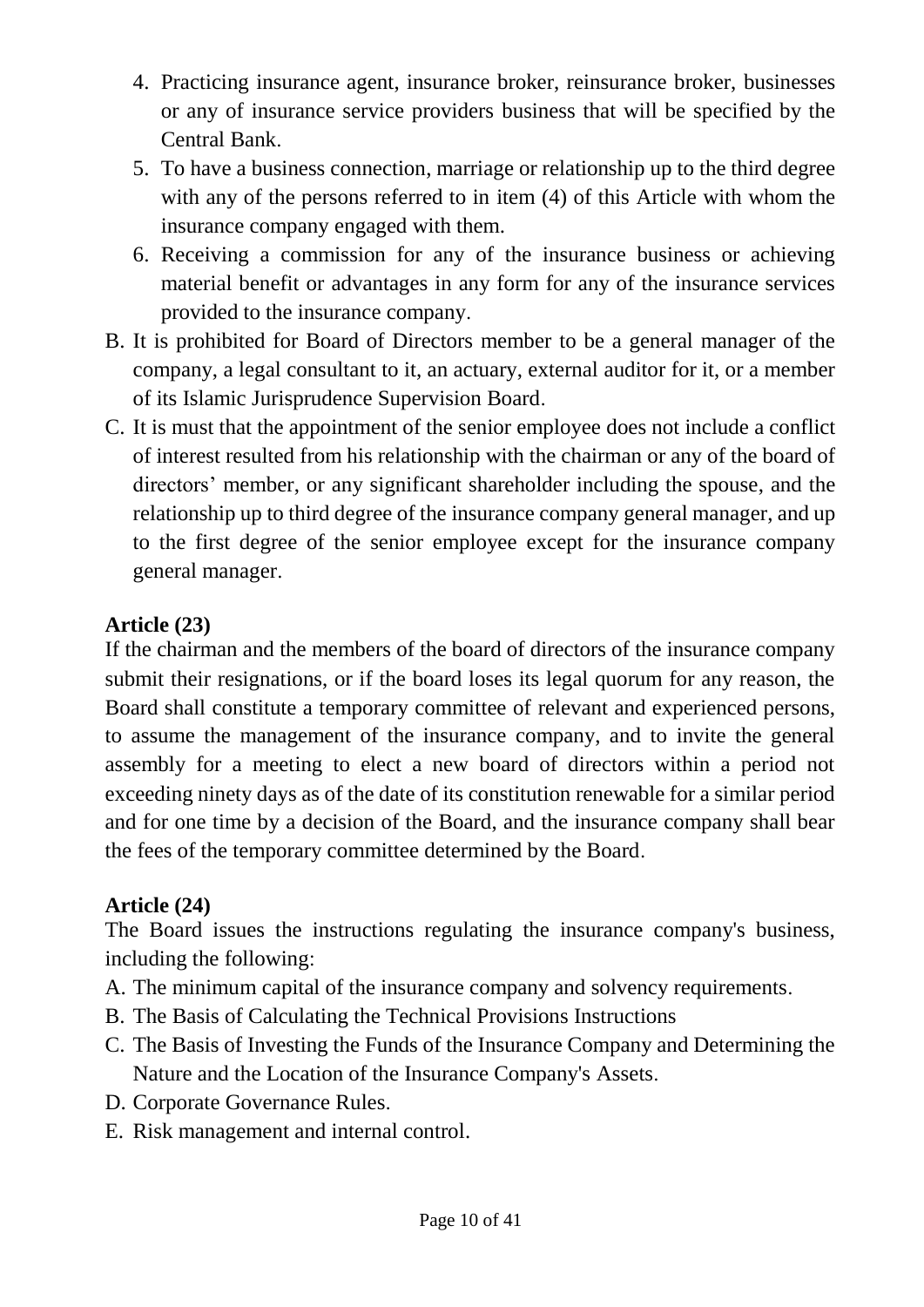- F. Accounting Policies to be adopted by the Company and the Forms Required to prepare the Financial Reports and Statements.
- G. The documents that the insurance company must prepare and keep; in addition to the data and documents that the company required to provide to the Central Bank.
- H. Insurance business through electronic means.
- I. Micro insurance business.
- J. Professional Code of Conduct and Ethics for Insurance Companies and the necessary controls for dealing with the insurance company with its clients in a fair and transparent manner, including the procedures for examining the claims and complaints lodged against the insurance company and settling or settling them.
- K. Adoption of the necessary measures to combat money laundering and terrorism financing within insurance business.

### **Article (25)**

Insurance companies licensed to transact the two types of insurance that stated in Article (4) of this law, when it comes into force the insurance company must separate between investments and provision of each type of them; and allocate a separate technical apparatus for each of them, pursuant to the terms and conditions pursuant to instructions issued for this purpose.

### **Article (26)**

- A. Any change in the ownership of the insurance company or transfer of its shares whether through one or more procedures, directly or indirectly, shall not be permitted without the prior written approval of the Central bank if this transfer leads to the ownership of a person for an interest influencing the capital of the insurance company or leads to increase the percentage of this interest.
- B. The provisions of Paragraph (A) of this Article shall apply in case the transfer of shares or change in ownership is connected with related persons or linked with a relationship up to the third degree.
- C. Should an agreement or pledge to transfer the insurance company shares or to conduct a change in its ownership contrary to the provisions of paragraphs (A) and (B) of this Article, such an agreement or pledge shall not be executed with related authorities or be kept in their records
- D. If a transfer of shares or change in ownership is indeed executed contrary to the provisions of the previous paragraphs of this Article, the following should be taken into consideration:
	- 1. The owner of the shares, or the person in favor of whom the transfer is made may not collect any dividends or accrue any benefits as a result of this contribution or change in ownership, and they are also not entitled to vote in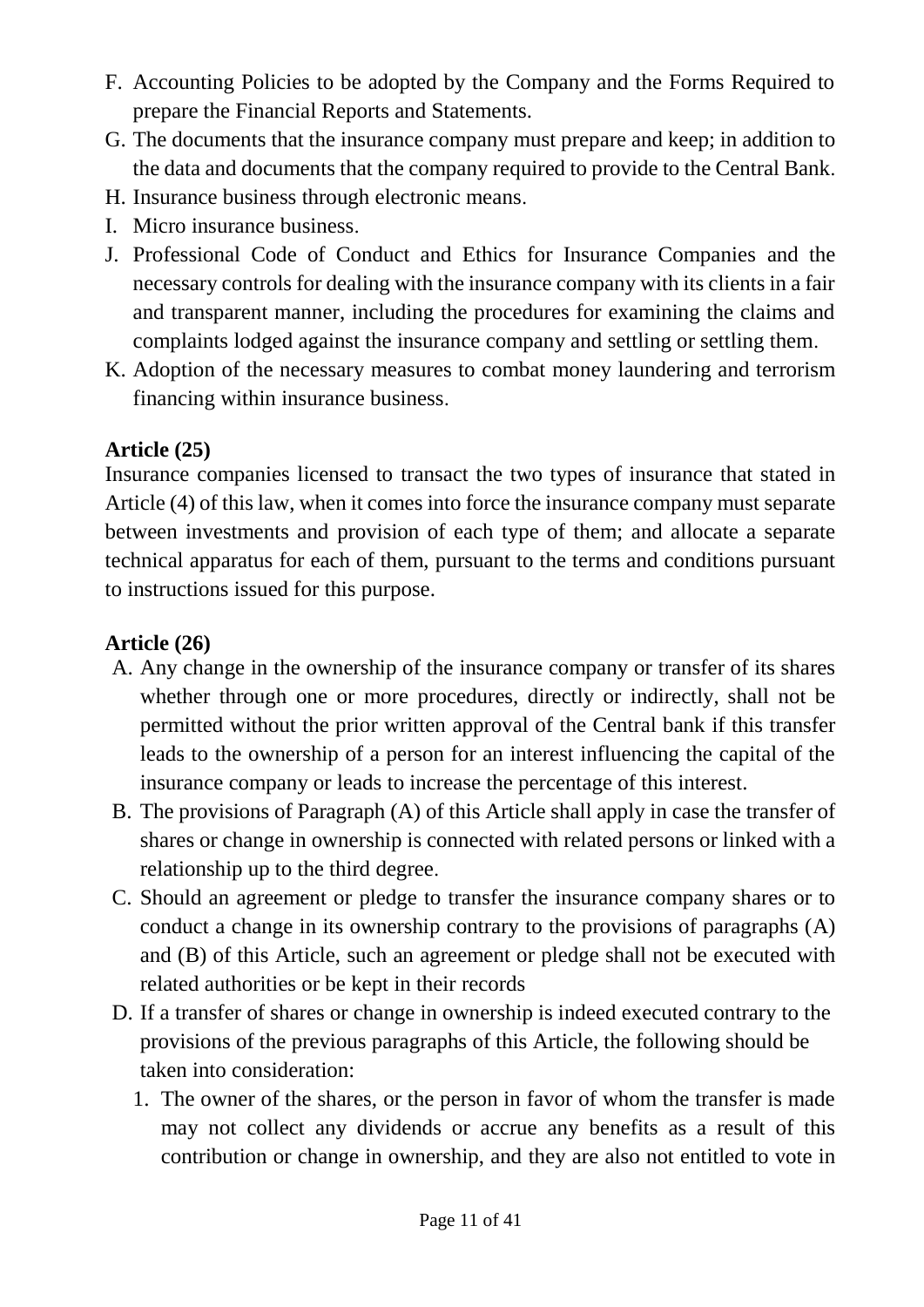person or by council, in the insurance company general assembly meetings or to run for nomination in the board membership in any form whatsoever.

- 2. The owner of the shares, or the person in favor of whom the transfer is made may not, dispose of those shares or ownership or any part of them, whether by sale, pledging, or otherwise, without obtaining prior written approval from Central Bank. The Central Bank may place a restraining notice on the ownership or shares.
- E. The Central Bank may for justifiable reasons grant an approval subsequent to the transfer of shares or change of ownership conducted contrary to the provisions of Paragraph (A) of this Article.

### **Article (27)**

- A. The insurance company must provide the central bank with the forms of insurance contracts and their approved appendices for its business which prepared pursuant to the controls and conditions pursuant to instructions issued for this purpose, and the central bank may request the insurance company at any time to make an amendment to any of these forms if the interest of the insured and the beneficiaries or the soundness of the insurance sector dictates that.
- B. The insurance company must provide the insured and the beneficiary with a copy of insurance contract including all its data and appendices.
- C. Any insurance contract regulated in the Kingdom shall be issued in the Arabic language unless the Central Bank decides otherwise and for justified reasons.

#### **Article (28)**

- A. The insurance company shall transact reinsurance business in any of the licensed types of insurance in which was licensed for, on a condition that reinsurance premiums do not exceed the ratios pursuant to instructions issued for this purpose.
- B. The insurance company may reinsure inside or outside the Kingdom pursuant to the rules and conditions pursuant to instructions issued for this purpose.

#### **Article (29)**

The insurance companies shall establish one or more insurance pools to manage an insurance class or any transaction pursuant to the rules of procedure of each pool, on condition to prior written approval of the Central Bank for the establishment of any of them and pursuant to Instructions to be issued for this purpose.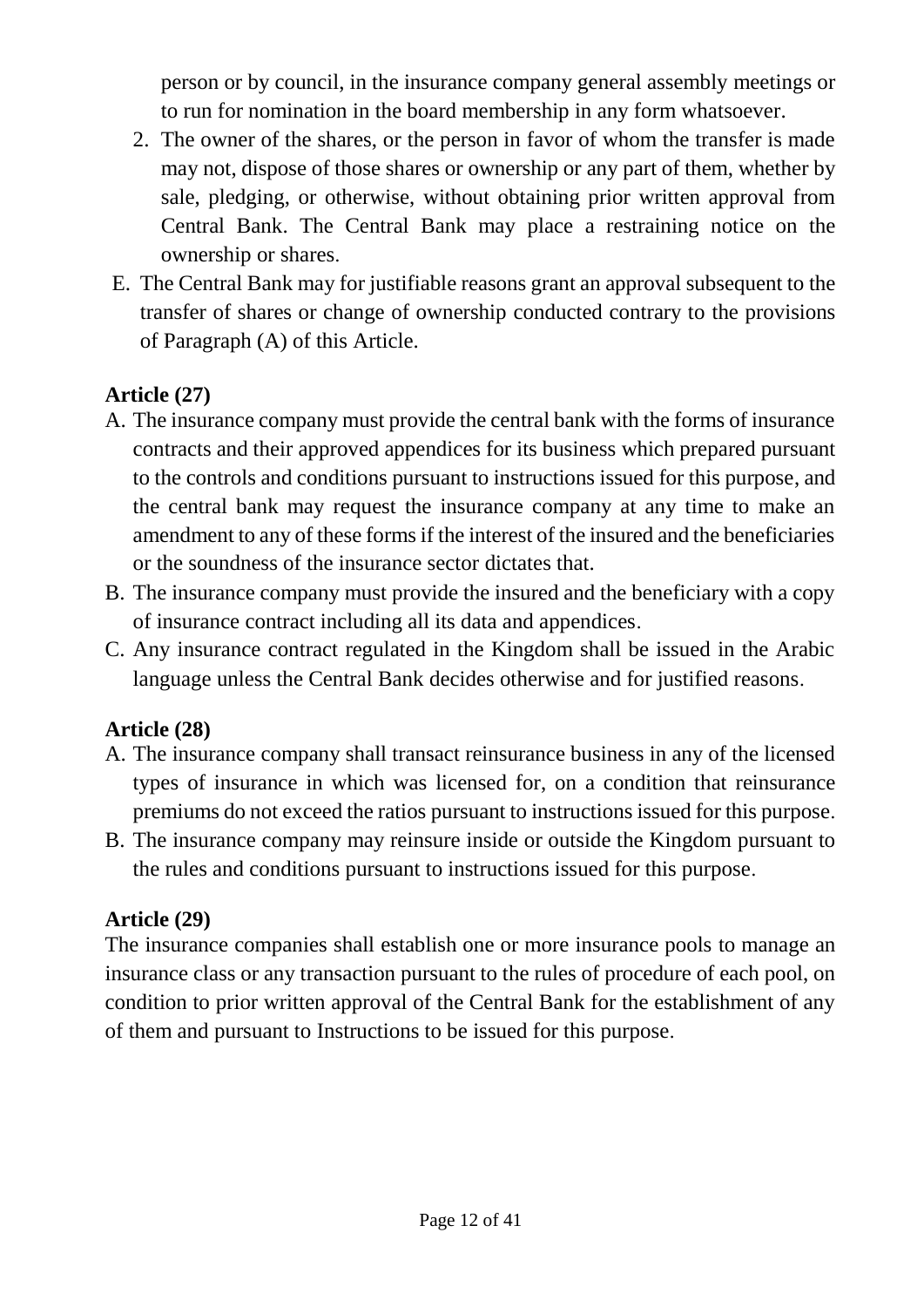### **Article (30)**

- A. The insurance company licensed to transact Takaful business shall reflect this in its memorandum of agreement and articles of association, and shall appoint a committee called (Islamic Jurisprudence Supervision Board) consist of at least three persons through general assembly decision, and its opinion shall be obligated to the company.
- B. Islamic Jurisprudence Supervision Board shall assume the following duties:
	- 1. Monitoring the compliance of the operations and the insurance company activities with Islamic Sharia rules and notifying the Central Bank of any violation committed by the insurance company.
	- 2. Reviewing insurance contracts and their terms, and all reinsurance agreements concluded by the insurance company to ensure them in line with Islamic Sharia rules.
	- 3. Provide an opinion on any matters pursuant to Instructions to be issued for this purpose.
	- 4. Any other duties assigned by the Board pursuant to Instructions to be issued for this purpose.
- C. The provisions of this law, regulations and instructions issued pursuant thereto shall apply to the insurance company licensed to transact Takaful business to the extent that it does not contradict with the nature of its business, and shall not be permitted to transact insurance business contradict to Islamic Sharia principles.
- D. The Central Bank shall issue the necessary instructions to regulate Takaful business, including the terms and procedures for the appointment and approval of the Islamic Jurisprudence Supervision Board and the conditions must be fulfillment by its members.

## **Article (31)**

The insurance company may, with prior written approval of Central Bank, to transfer its insurance contracts, including the rights and obligations therein, to another insurance company that transact the same type of insurance, without approval of the insured and beneficiaries on condition to consider any requirements and restrictions linked with such approval. The insured has the right to request revoking insurance contract in exchange for the recovery of a portion of the insurance premium equal to the remaining contract period.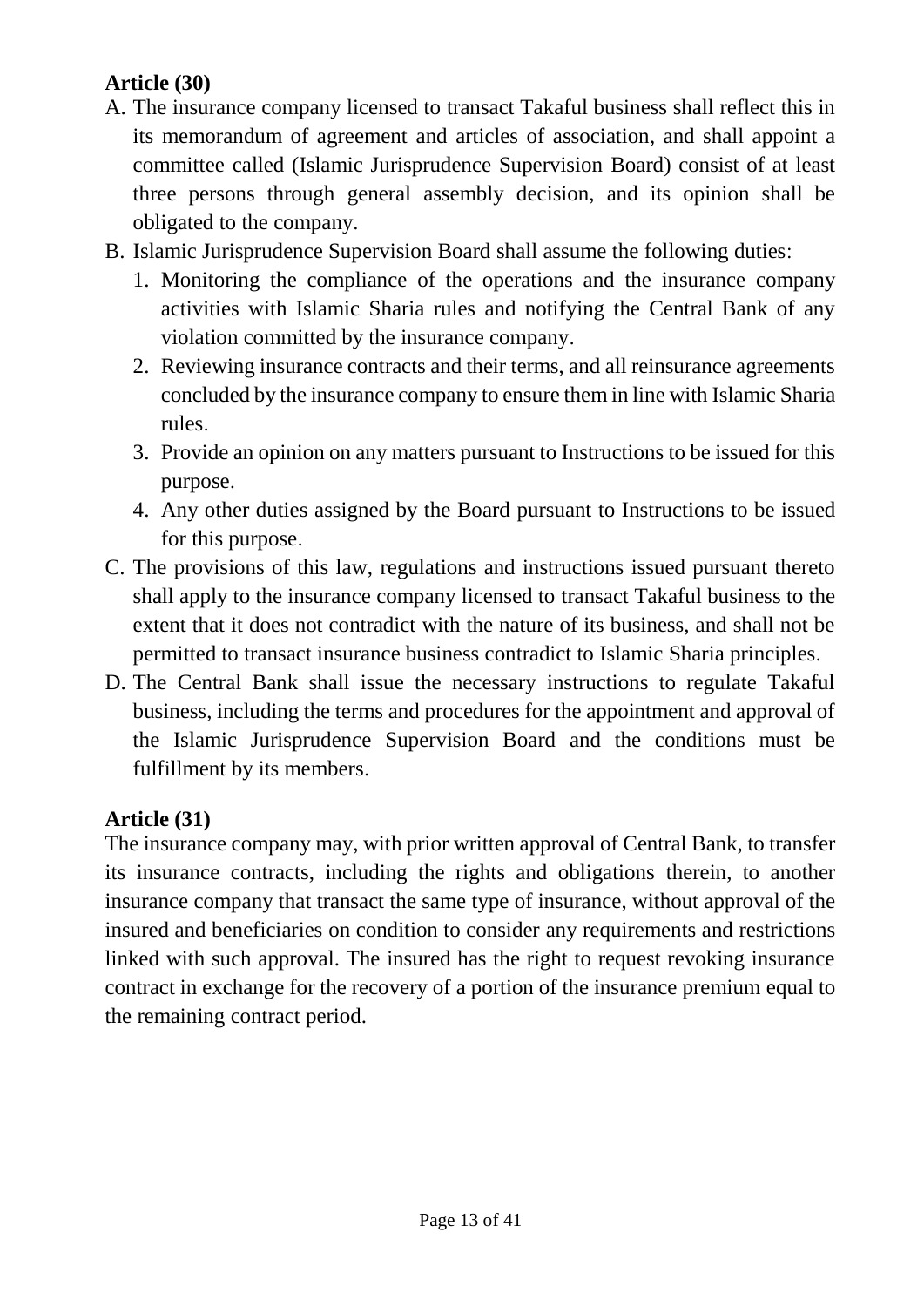### **Article (32)**

- A. Central Bank shall issue Instructions that stipulating the conditions that must be available in the company's external auditor, the scope of work, his duties, documents and reports that must be provided to the insurance company and Central Bank, and the dates for that, also the external auditor shall submit written disclose about his commitment to these instructions.
- B. If the external auditor is not appointed to audit insurance company's accounts during the first four months from the financial year, the Central Bank may appoint an external auditor and credit his fees to the expense of the insurance company.
- C. If the nominated external auditor apologized from work or was unable to do it for any reason, then the Insurance Company Board of Directors shall submit at least three external auditors to Central Bank, in order to select one of them within 14 days of the apology or disablement date.
- D. The Central Bank may appoint another external auditor to review and audit the insurance company's account if it necessary and the Central Bank shall determine the assigned task of that external auditor, their work period, and fees to the insurance company's expenses.

### **Article (33)**

- A. The external auditor shall provide the insurance company board of directors and Central Bank with copies of the annual report of the audit outputs for the Insurance Company's accounts, demonstrating the real financial position for Insurance Company and any additional information or data on the status of the Insurance Company required by this law, regulations, and instructions to be issued for this purpose.
- B. The auditor shall submit to the Central Bank an immediate report, with a copy to the insurance company board of directors' chairman, in any of the following cases:
	- 1. If it was evident to him that the financial position of the insurance Company will not enable it to fulfill its obligations towards the Insureds, or that it will restrict its capability to comply with the financial requirements stipulated in this law, Regulations or Instructions issued pursuant thereto.
	- 2. If it was evident to him that a material deficiency exists in conducting the insurance company financial procedures, including the organization of its accounting registers.
	- 3. If refused or reserved the issuance of any certificate in respect of the income of the insurance company or its financial statements.
	- 4. If he decided to resign or declined his reappointment with the insurance company, due to unusual reasons.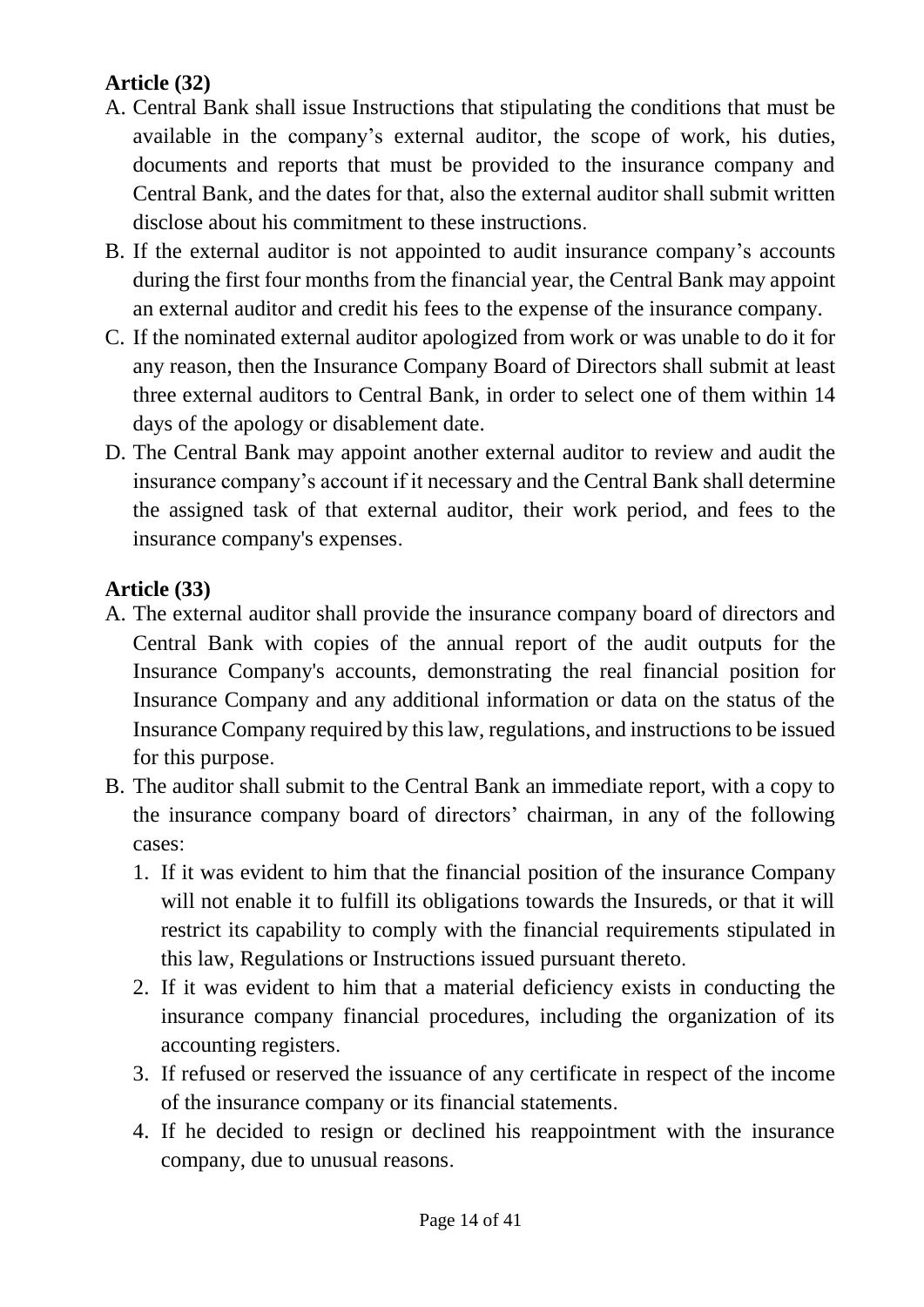C. The Central Bank may ask the external auditor to submit directly and within period determined with any information necessary to monitor the business of the insurance company.

### **Article (34)**

The insurance company board of directors shall submit its duly certified financial statements by the external auditor to the Central Bank within a period not exceeding two months from the end of the fiscal year, and the board of directors shall obtain a prior written approval from Central Bank before inviting the shareholders to the general assembly or presenting it to them.

## **Article (35)**

- A. The insurance company may not decide to distribute any dividends to the shareholders unless it takes prior approval of the Central Bank, and the General Assembly of the insurance company may not decide to distribute any cash or physical dividends to the shareholders in excess of those approved by the Central Bank.
- B. The insurance company may not distribute dividends to shareholders before it covers all the establishment expenses and the expenses not related to tangible assets, or before writing off any losses incurred regardless of their type. Any of these expenses and writing off these losses could be covered upon central bank approval within five years.

## **Article (36)**

- A. Subject to the provisions of Article (34) of this law, the insurance company board of directors, after the General Assembly has approved its annual financial statements for the ended fiscal year, shall comply with the following:
	- 1. Publish its annual financial statements and the report of the external auditor in two local daily newspapers with the most widespread within two weeks from the date of approval, in addition to publish its consolidated financial statements in the Kingdom if it has branches outside the Kingdom.
	- 2. Display the end of year balance of accounts with a list of board of director's names on its website for at least three months during the financial year following the year ended .
- B. The branch of a foreign insurance company shall publish the annual financial statements of the parent company and its branches outside the Kingdom, in addition to its financial statements inside the Kingdom.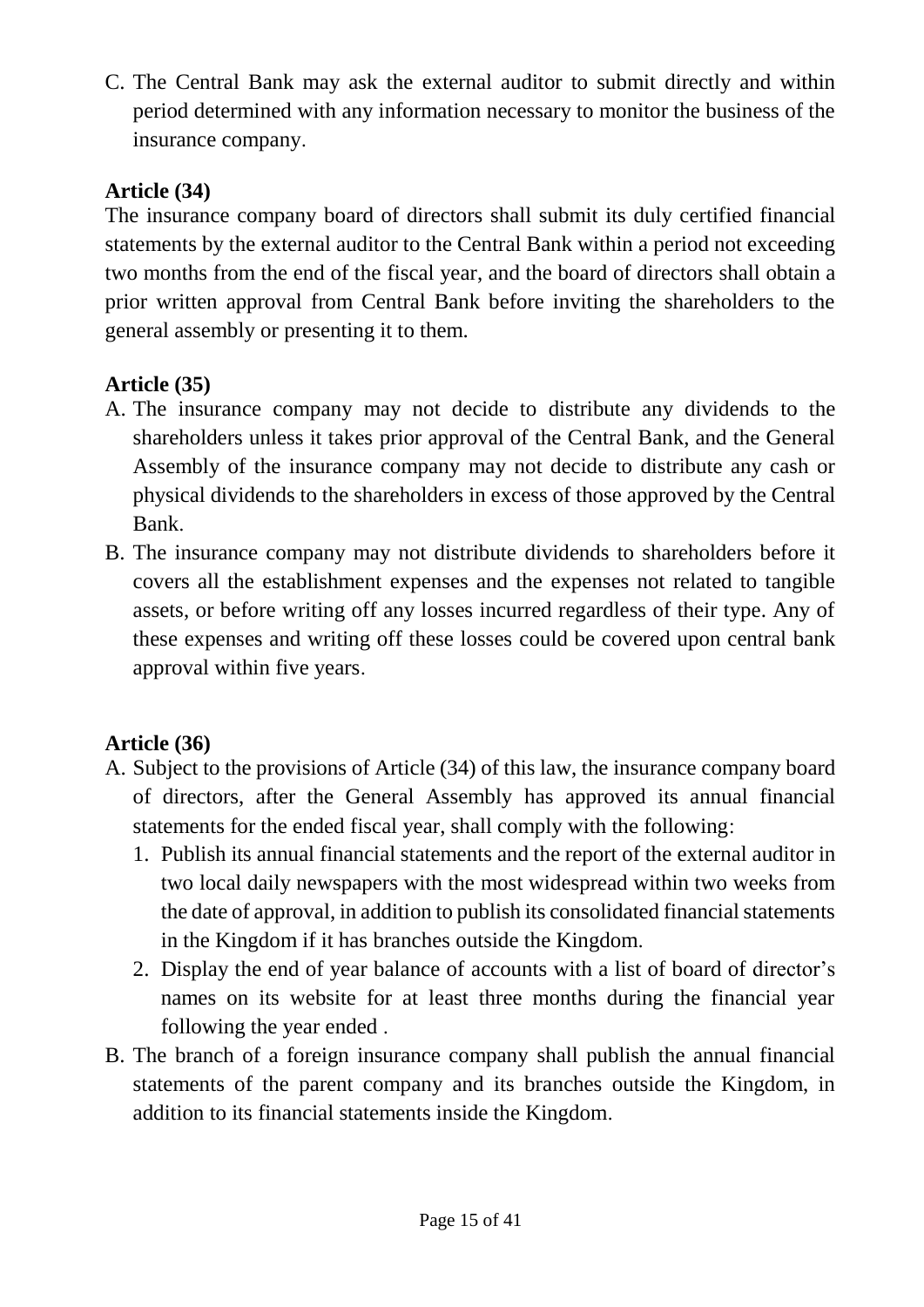## **Article (37)**

- A. The insurance company and any subsidiary shall be subject to inspection by the central bank or the external auditors appointed by Central Bank for this purpose at the expense of the insurance company. The insurance company and its subsidiaries are obliged to cooperate with them in order to enable them to perform their work in the proper manner.
- B. If the insurance company to be inspected is a branch or a subsidiary of a foreign insurance company, it shall be subject to inspection of the relevant authority in the country of its head office or regional head office pursuant to instructions issued for this purpose.
- C. The Central Bank and the external auditors appointed by Central Bank during their inspection of the insurance company and any subsidiary to engage an inspection pursuant to instructions will be issued for this purpose.
- D. The Central Bank could issue instructions enabling its inspectors and delegates to visit the offices of the insurance company and any of its subsidiaries, to examine its accounts, records and documents and to take necessary procedure to verify that its businesses and activities do not conflict with the provisions of this law, regulations and instructions issued pursuant thereto.

### **Article (38)**

The Central Bank, at the expense of the insurance company, may assign any expert, consultant, or actuary to evaluate any aspects related to the insurance company business, or of its subsidiaries, or of any person or entity subject to the supervision of Central Bank pursuant to the provisions of this law, and each of them shall fully cooperate to enable him to perform his work, including allowing him to have access to any records, documents or data required for the purposes of preparing his report.

### **Article (39)**

- A. The provisions related to mergers stated in the current Companies law shall be applied in all matters not particularly provided in this law, regulations or instructions issued by pursuant thereof .
- B. The merging methods of insurance companies are determined according to the type of insurance, pursuant to regulations will be issued for this purpose.

### **Article (40)**

A. The insurance company may not launch any procedure of merger without first obtaining a prior written approval from Central Bank and according to specific controls and conditions for this purpose.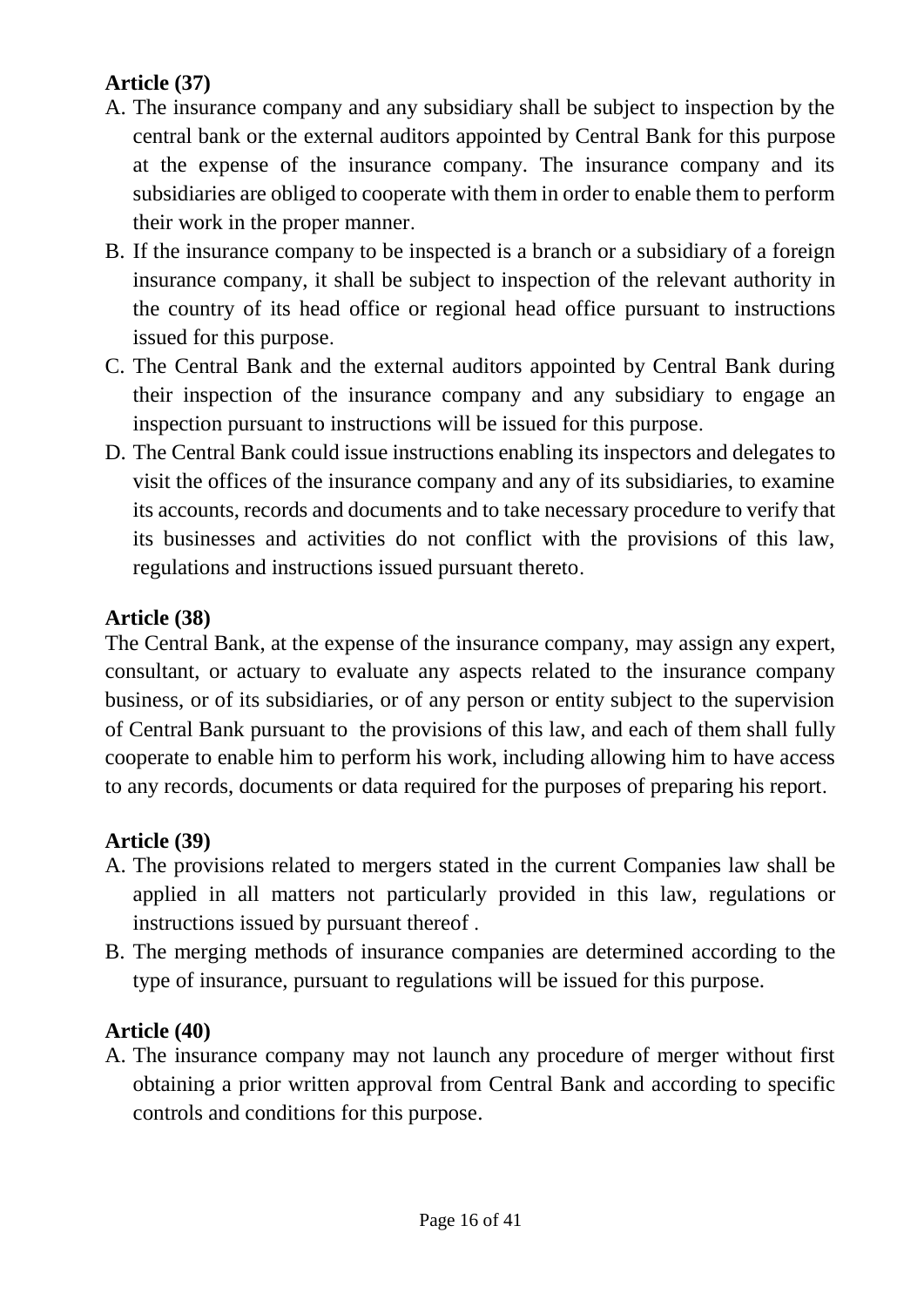B. The Central Bank appoints experts and specialists to the evaluation committee, to be formed pursuant to the provisions of the Companies law to finalize the merger process.

## **Article (41)**

- A. Subject to the provisions of the Companies Law all the obligations, liabilities and assets of the merged insurance company shall be vested to the merging insurance company or resulting from the merger, without the need to obtain the consent of the insured, the beneficiaries, or any other person.
- B. The emerging insurance company or the result of the merger shall replace the merged insurance company in all matters and actions, including the lawsuits and judicial proceedings filed by or against it, and it is considered as legal and realistic successor to the merged company.

### **Article (42)**

- A. The Central Bank may take any of the procedures or impose any of the penalties stated in Paragraph (B) of this Article in the following cases:
	- 1. If the insurance company or any of its board members or employees committed a violation to the provisions of this law, regulations or instructions issued by pursuant thereof.
	- 2. If an insurance company or one of its subsidiaries or any of its board members or employees conducted any unsound and unsafe operations for the company or the insured.
- B. Subject to the provisions of paragraph (A) of this Article, and taking into account proportionality in the penalty, the Central Bank could take one or more measures or impose one or more penalties or both of the following:
	- 1. Addressing a written warning to the insurance company.
	- 2. Instructing the insurance company to submit an appropriate plan of measures to be taken thereby to eliminate the violation and rectify the situation.
	- 3. Prohibit the insurance Company from issuing more insurance contracts.
	- 4. Impose a maximum for the insurance contracts total premiums amount that the insurance company can get.
	- 5. Maintain assets in the Kingdom, its value equals all the net liabilities of the company arising from its business or a percentage of such value.
	- 6. Restricting the insurance company from practicing any of its investment activities or liquidating its investments.
	- 7. Prohibit the insurance company from managing its assets or transferring any of its assets or funds outside the Kingdom.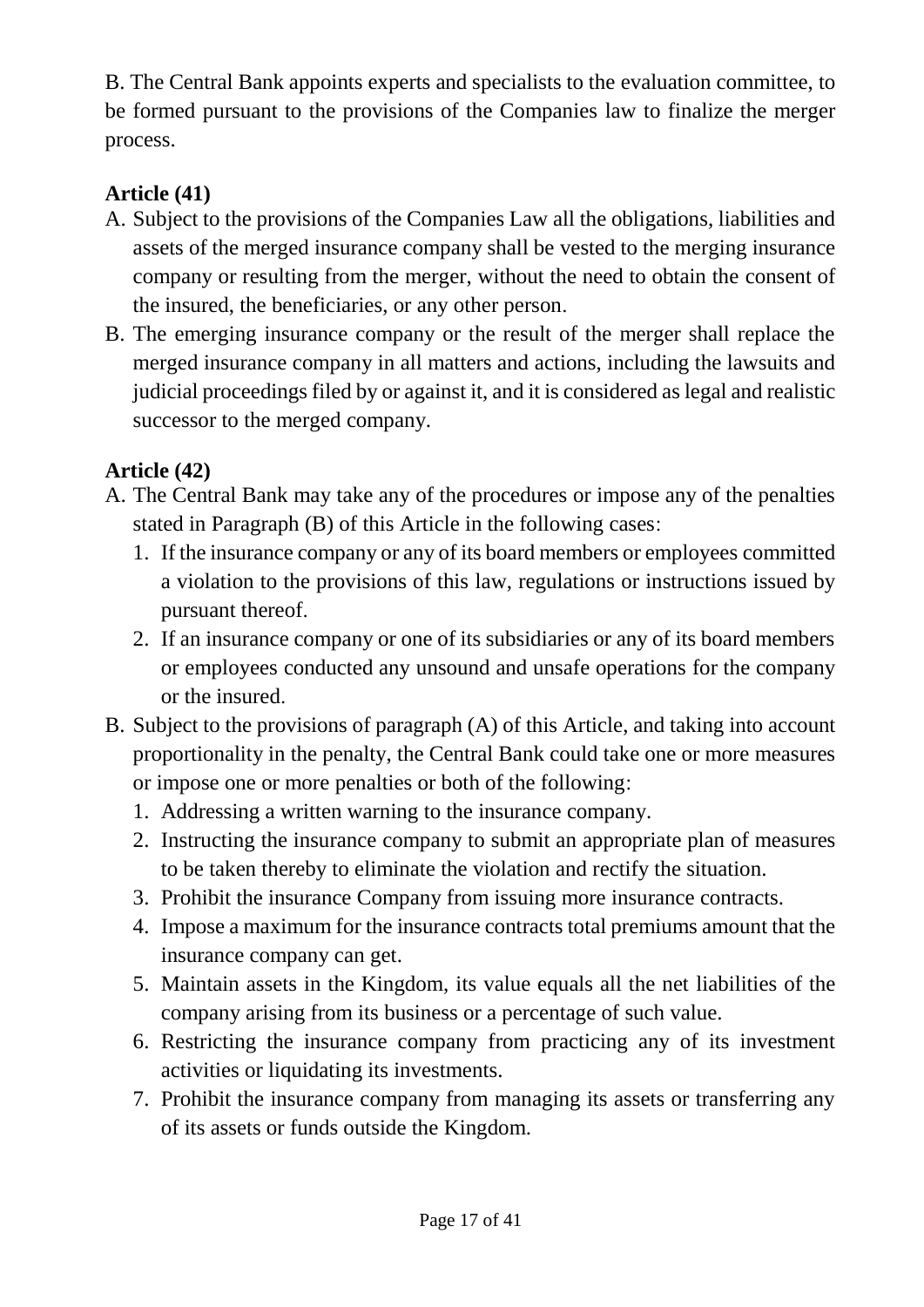- 8. Determine the activities and business of any of its subsidiary companies and specify aspects of ownership in those companies.
- 9. Imposing a financial fine on the insurance company not less than one thousand dinars and not exceeding two hundred thousand dinars, the fine shall be doubled if the violation was repeated pursuant to instructions issued for this purpose.
- 10.Request the insurance company to deprive any of its board members or employees from his bonuses and allowances.
- 11.Request from the company or the head office of the foreign insurance company, depending on the case, to take the necessary measures to correct the administrative situation of the insurance Company, include Dissolving the general manager, the Authorized Manager or any of its employee.
- 12.Dissolve company board of directors' chairman or any member.
- 13.Dissolve the Authorized Manager of the company and appoint a proper temporary administrative committee, the central bank determines its authorities and fees, which are on the insurance company expense, maximum for six months' renewable for a maximum one year if necessity dictates.
- 14.Dissolve the insurance company board of directors and appoint a proper temporary administrative committee, the central bank determines its authorities and fees, which are on the insurance company expense, maximum for six months' renewable for a maximum one year if necessity dictates
- 15.Request the insurance company to sue any of its board of directors' members or employees.
- 16.Suspending or revoking the License of the insurance company or the license to transact any type of insurance business types.
- C. The Governor shall take any of the decisions regarding the procedures or penalties mentioned in Clauses (1-8) of Paragraph (B) of this Article, and the Board shall take any of the decisions related to the procedures or penalties mentioned in Clauses (9-16) of that Paragraph.

### Article $(47)$

Upon the decision of suspension or revocation of the License for one class of insurance or more according to the provisions of item (16) of Paragraph (B) of Article (42) of this Law the following shall be implemented: -

- A. The Company shall be prohibited from concluding insurance contracts in the concerned class.
- B. All rights and obligations arising from contracts concluded prior to the suspension or revocation of the license, shall remain valid and effective, and the company shall remain responsible for such rights and obligations.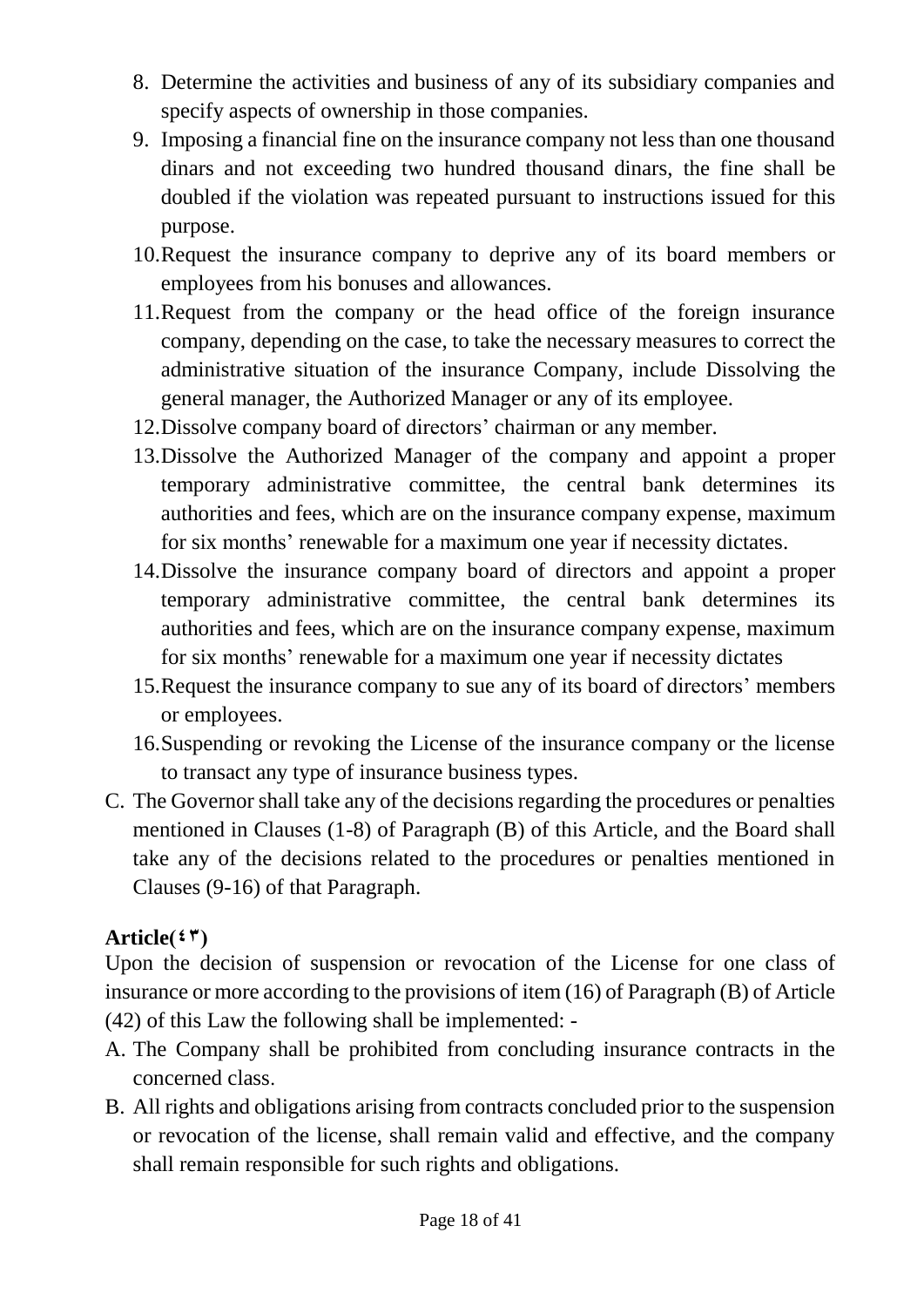### Article $(4, 4)$

If the insurance company has financial or administrative difficulties or has major losses in its financial position that affect the rights of the Insureds and the Beneficiaries, the chairman of the board of directors of the Company or any members thereof, shall notify the central bank immediately, otherwise he shall be liable in case of not notifying.

## Article( $\mathfrak{so}_{\lambda}$ )

- A. The Board, in the event that the insurance company has financial or administrative difficulties or has significant impact on its financial position that affect the rights of the Insureds and the Beneficiaries, may take one or more of the following measures, if the Board deems that there is a possibility to correct its position and continue its business:
	- 1. Using any of the capital elements of the insurance company to strengthen its financial position, including increasing its capital or reducing its subscribed capital and increasing it by subscribing to new shares or by using voluntary reserves or retained earnings, or by any other means the central bank deems appropriate.
	- 2. Transfer all or some of the obligations, liabilities and assets of the insurance company to another insurance company after its approval and without the need to obtain the approval of the insured, the beneficiaries, or the debtors of the insurance company.
	- 3. Restructuring insurance company debts and organizing its difficult financial situation through negotiating with its creditors for the purpose of reducing the insurance company's debt, if necessary, and setting plans to pay it off.
	- 4. Take the necessary procedures to merge the Company with another Company, upon the approval of the Company with which the merger is sought.
- B. The decisions and approvals issued by the Central Bank pursuant to the provisions of Clauses (2) to (5) of Paragraph (A) of this Article are the decisions that need to be issued pursuant to the provisions of the legislation in force by the insurance company's board of directors, its ordinary general assembly and its extraordinary general assembly for the purposes of implementing The procedures stipulated in that paragraph.
- C. The issuance of the decision pursuant to the provisions of Paragraph (A) of this Article does not prevent the insurance company from practicing its business unless a decision is issued by the Central Bank to the contrary.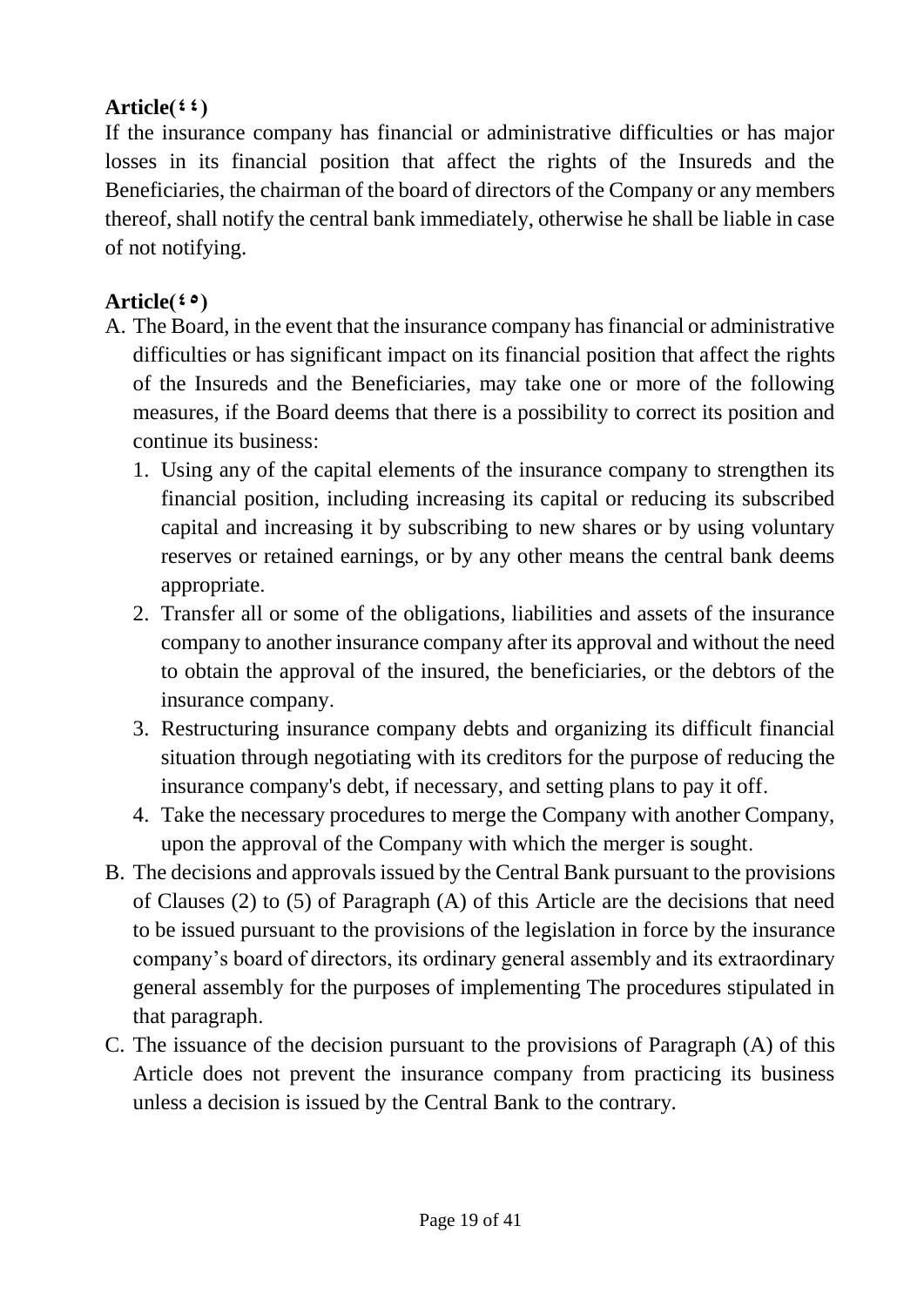### $Article(47)$

Should it be decided to take any measure or to impose any penalty in accordance with Articles (42) and (45) of this law, the following provisions shall be observed:

- A. Any interested party may appeal the decision within thirty days as of the date the decision had been issued.
- B. The issuance of that decision shall not preclude civil and criminal accountability from taking place under the provisions of the legislation in force.
- C. The appeal pursuant to the provisions of this Article does not entail suspending the implementation of the decision, unless the court decides otherwise.

### Article $({}^{\mathfrak{g}}\mathsf{V})$

- A. Decisions or procedures issued by the relevant authorities in the country in which its head office is located shall not apply to the branch of a foreign insurance company licensed to operate in the Kingdom, whether those decisions relate to bankruptcy, insolvency, liquidation, or the handling of the defaulted insurance company.
- B. The Central Bank, after verifying that any of the procedures stipulated in Paragraph (A) of this Article does not prejudice the right of the insured, the beneficiaries, or those dealing with the branch of the foreign insurance company in the Kingdom and does not affect the stability of the insurance sector in it, to agree to The implications of these procedures to include the branch of the foreign insurance company in the Kingdom in accordance with the arrangements determined by the Central Bank in the manner it deems appropriate.
- C. The provisions of this Article shall be applied on the subsidiary of the foreign insurance company in as much as they are applicable.

### $Article(4)$

- A. For purposes of implementing the provisions of item (4) of Paragraph (A) of Article (45) of this law, the Board shall form a committee to Rehabilitation restructuring the debts of the insurance company with experience and competence whose members do not exceed five members for a period of one year from the date of the decision issued and extendible, provided that the insurance company bears the fees for that committee.
- B. The Central Bank may authorize the Insurance Company's Debt Restructuring Committee to take in the name of the insurance company all the necessary measures to conclude the debt restructure. Without obtaining prior approval from the Central Bank, this committee may not perform, under penalty of nullity, any action affecting the interests of the insurance company's creditors. In this regard,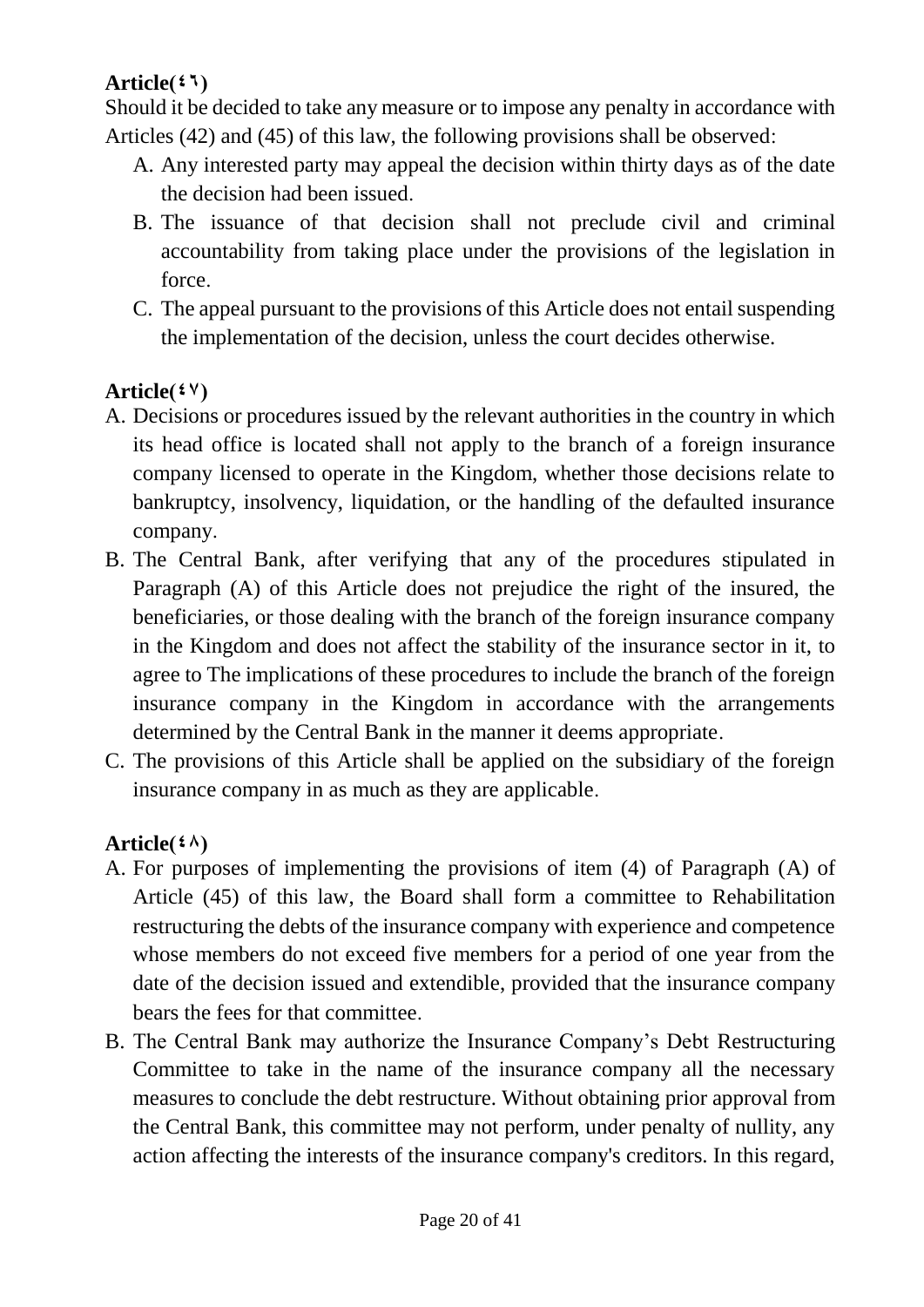any sale outside the scope of the normal business practice of the company, donation, borrowing, lending, issuing guarantees, making any mortgage, or any other similar actions.

C. The Central Bank shall issue the necessary Instructions for restructuring and all other matters related thereto pursuant to the provisions of this law.

### $Article(49)$

- A. Pursuant to the provisions of paragraph (B) of this Article, the following shall result upon the restructuring of debts from the date of issuing the decision until the date of issuing the decision of ending the debt restructuring by the Board:
	- 1. Cessation, the prescription period that would prevent hearing any action regarding any due or current right or claim in favor of another party against the insurance company.
	- 2. Cease, the cases and the judicial procedures filed against the insurance company.
	- 3. Cease, the proceedings in any executive or procedural petition against the insurance company.
- B. The provisions of the Items (2) and (3) of paragraph (A) of this Article shall be applied for three months just on the following:
	- 1. The due or current rights or claims in favor of the insurance company against another party and on the cases, judicial procedures or executive petitions those filed by the insurance company against another party.
	- 2. The due or current rights or claims in favor of guaranteed rights holders against the insurance company and on the cases, judicial procedures or executive petitions those filed by any guaranteed rights holder against the insurance company if it is related to the guaranteed right itself.
- C. For the purposes of implementing this Law, the guaranteed rights holders means; the creditor who holds the guaranteed right by an associated right in rem on movable or immovable money.

### Article( $\circ \cdot$ )

A. The restructuring of debts committee shall publish an announcement in two local daily newspapers with the most widespread for three consecutive working days at the expense of the insurance company; to call the creditors of the Company to submit data of the amount of their debts and its guaranties attached with documents proving such, within a period not exceeding thirty days as of the date the announcement was published, and this period become sixty days if the creditor resides outside the Kingdom, and the Board shall issue the Instructions those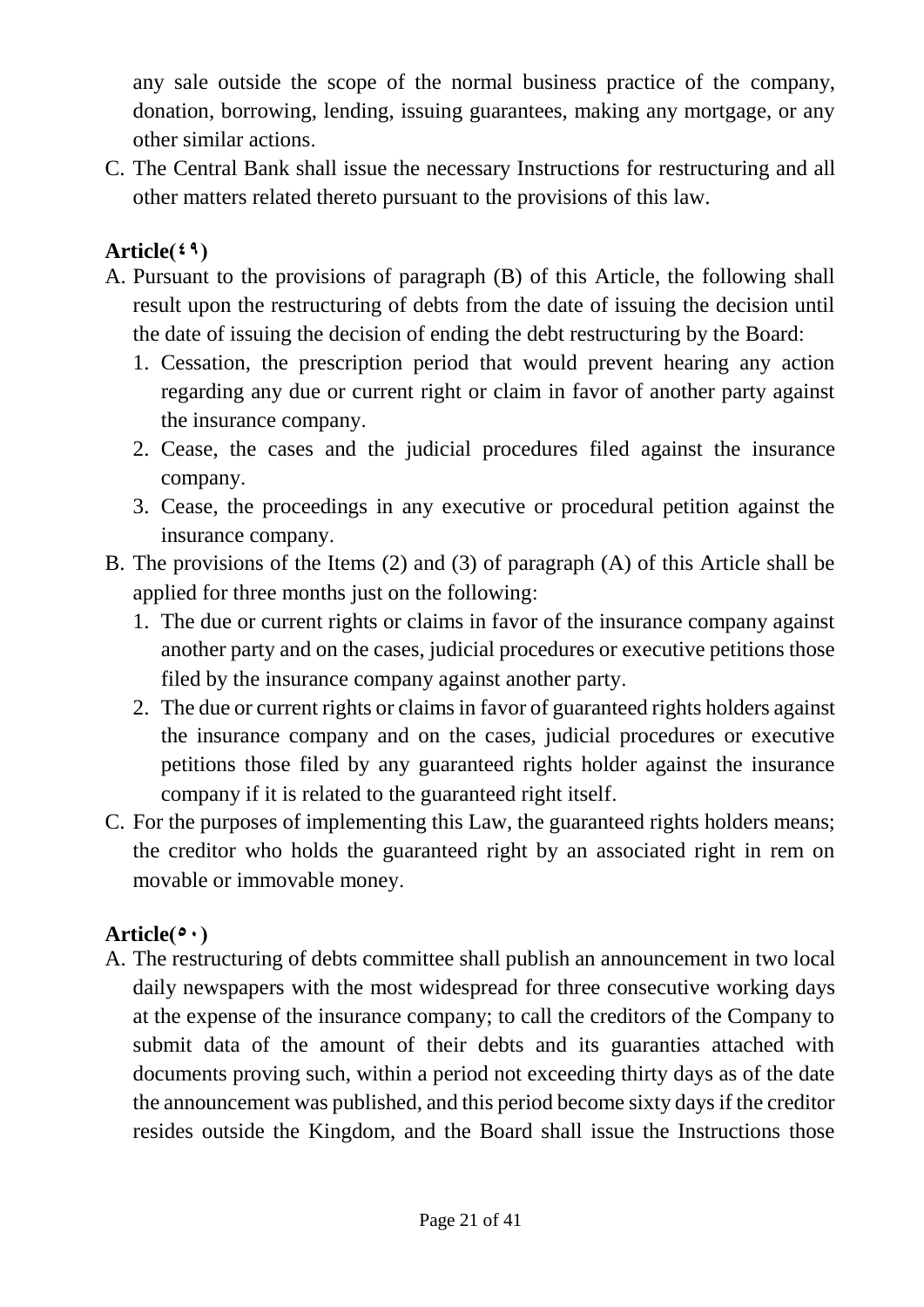necessary to clarify the fixing procedures of the submitting debts through that period.

- B. After fixing the debts, the restructuring of debts committee provide the Board its report and the restructuring of debts plan to take the approval about the plan, and it shall include a comprehensive working program that contains a statement to clarify the rights, liabilities, names of the creditors and the debtors of the insurance company and a proposal to settle the insurance company debts, with determining the rate and dates of payment those submit by the insurance company to the creditors, and any guaranties the insurance company will provide to them, the proposal shall also be include the operational, managerial and financial procedures necessary for restructuring of debts in a way that ensures the continuation of its business.
- C. In the case of disapproving the plan by the Board, the Board shall ask the restructuring of debts committee to adjust the plan or the Board take another appropriate procedure pursuant to the provisions of this Law.

### $Article(°)$

- A. The committee shall prepare its report regarding the restructuring plan in a period not exceeding fifteen days as of the date the debt was fixed with the committee, and shall call the creditors to approve the plan by publishing an announcement in at least two local daily newspapers with the most widespread, provided that it is approved by creditors that represent at least three quarters of non-preferred debt and without collaterals, and this plan becomes binding on all creditors of the insurance company, including the creditors who did not submit their data and who disapproving the plan according to the provisions of Article (50) of this Law.
- B. The non- preferred debt and without guaranties those submitted according to the provisions of Article (50) of this Law shall be adopted to take an approval from the creditors pursuant to the rate stipulated in paragraph (A) of this Article, without affect to the right of any creditor to resort the judiciary and object to what has been determined of his debt or to fix his debt if it was submitted after the period stipulated in Article (50) of this law.

## $Article (27)$

- A. In the case of approving the restructuring of debts plan by the creditors according to the provisions of Article (51) of this Law, the restructuring of debts committee shall submit this plan to the Board to issue a decision to commence the implementation of it.
- B. In the case of disapproving the restructuring of debts plan by the creditors according to the provisions of Article (51) of this Law, the restructuring of debts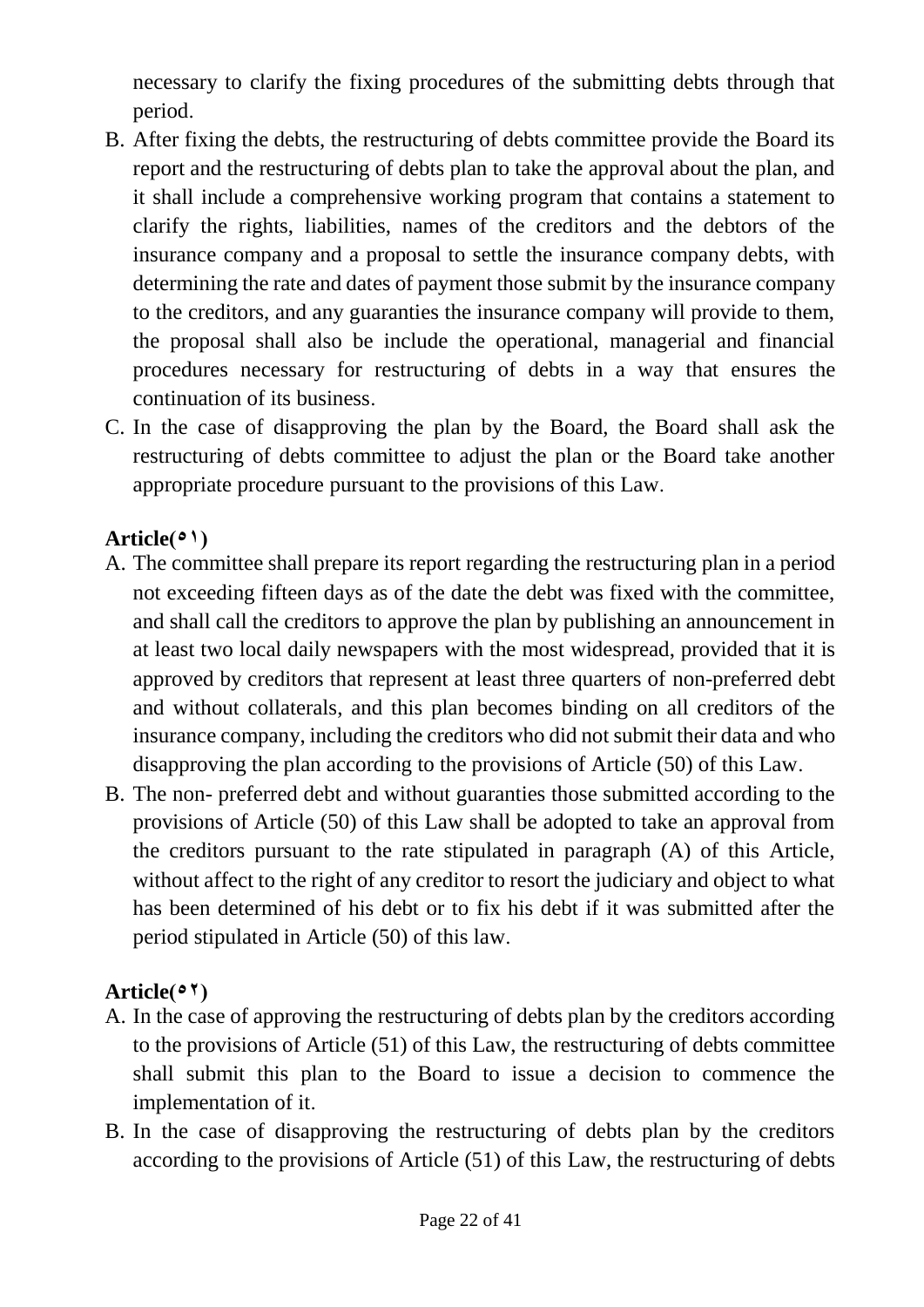committee shall submit a report about that to the Board to take the appropriate procedure pursuant to the provisions of this Law.

# $Article (°<sup>†</sup>)$

- A. The debt restructuring ends by a decision from the board if the implementation of the debt restructuring plan is completed, and in this case the work of the insurance company's debt restructuring committee ends, and a new board of directors is elected for the insurance company pursuant to the provisions of the Companies Law, and in this case the following shall be considered:
	- 1. Any precautionary or executive seizures and any urgent or executive decisions those taken in the lawsuits and transactions referred to in the Items (2) and (3) of paragraph (A) of Article (49) of this Law shall be canceled, and such cases and transactions shall continue to be suspended by the virtue of the Law.
	- 2. If the insurance company fails to fulfill its specific obligations according to the debt restructuring plan towards claimants or those acquired a judiciary provisions, then in this case they are entitled to re-proceed with their claims and transactions after adjusting their claims submitted therein to match what was decided for them according to the debt restructuring plan.
- B. The debt restructuring shall be cancelled by a decision from the Board, if during the implementation of the debt restructuring plan an evident becomes about it is not beneficial.
- C. If the debt restructuring plan was cancelled by a decision, then the Board shall take an appropriate procedure pursuant to the provisions of this Law, and in all cases; the implementation of the provisions of paragraph (A) of Article (49) of this Law shall be continued until taking another procedure by the Central Bank pursuant to the provisions of this Article.

## Article( $\circ$ <sup>2</sup>)

- A. The Central Bank shall be the only relevant authority to issue a decision to liquidate any insurance company.
- B. The decision to liquidate the insurance company is issued in any of the following cases:
	- 1. If it is not possible to correct the insurance company's conditions pursuant to the provisions of Article (45) of this Law, and its continuation would affect the rights of the insureds and beneficiaries.
	- 2. If the insurance company is exposed to conditions those materially affect its financial position and prevent it from continuing to conduct its business.
	- 3. If a decision of revoking the License of the insurance company was issued.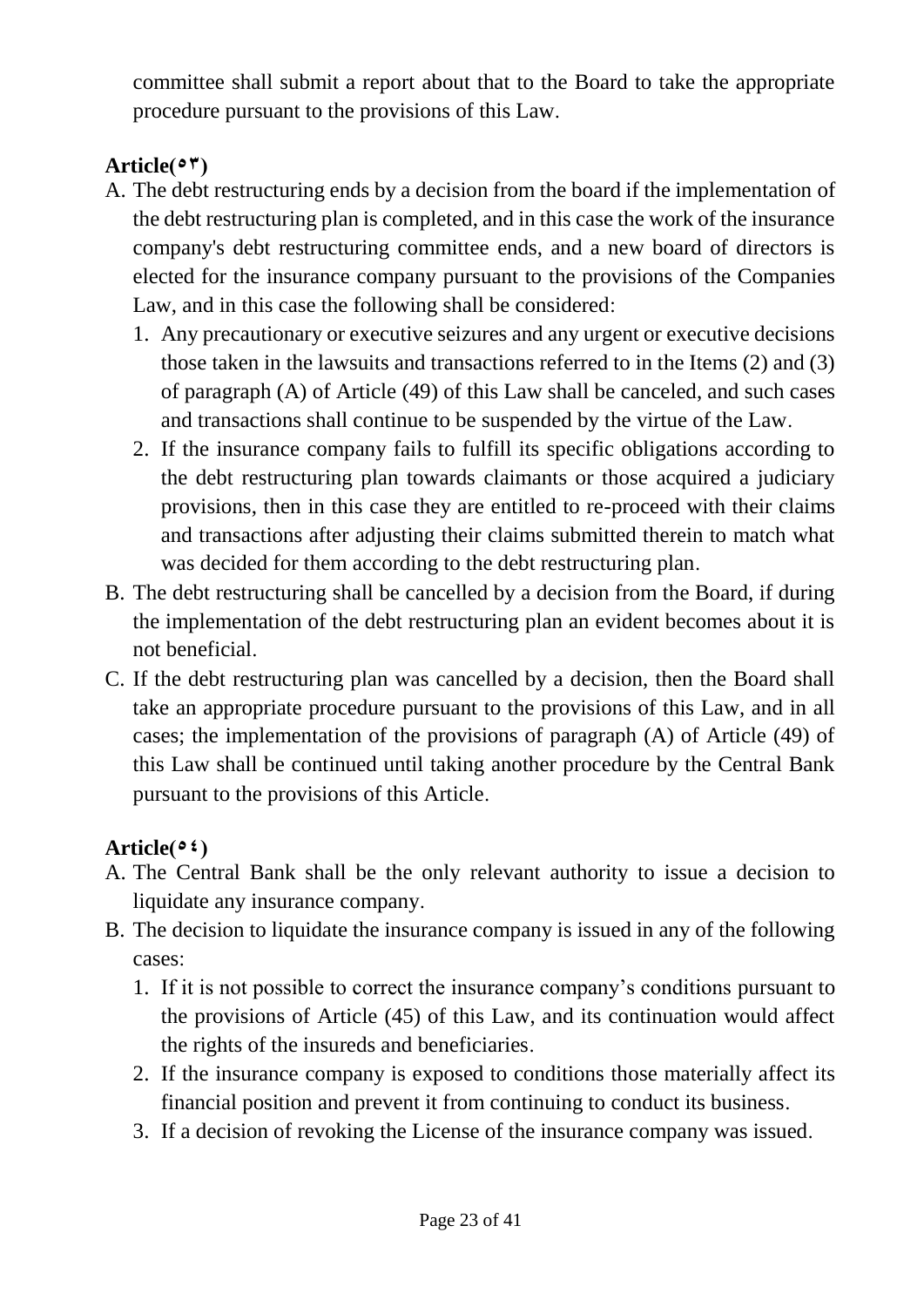- C. The provisions in this Law, Regulations and Instructions issued by the virtue thereof, shall apply to the liquidation of the insurance company, also the provisions related to liquidation stated in Companies Law shall be applied as much as not contradict with those provisions.
- D. The provisions of paragraph (B) of Article (12) of this Law shall be applied if the Central Bank decide to liquidate a branch of foreign insurance company.

### $Article (55)$

- A. The decision of liquidate the insurance company that issued from the Board shall be appealable to the Administrative Court within thirty days as of the date of its publication in the Official Gazette, provided that the appellant shall satisfy any of the following requirements:
	- 1. Owning not less than (5%) of the subscribed capital of the insurance company.
	- 2. Being a creditor of the insurance company of not less than (5%) of the total debts required from the insurance company.
- B. If the Administrative Court decides to overrule the liquidation decision, the insurance company's board of directors must comply with any special requirements or conditions decided by the board.
- C. Notwithstanding the stipulations of any other legislation, the appeal according to paragraph (A) of this Article shall not suspend the liquidation procedures.

### $Article(°<sup>1</sup>)$

- A. As of the date of the issuance of a decision of liquidation, the insurance company's board of directors, the general assembly, and the general manager shall lose all duties and authorities as assigned pursuant to the legislation in force and pursuant to the memorandum and articles of association of the insurance company and the by-laws thereof. And the Board shall appoint a liquidator for the insurance company, who shall manage the operations of the Company, protect the properties and assets thereof, represent the Company against another party, and to sign on behalf of the Company on contracts and transactions until its dissolution. The Board also has the right to dismiss or replace the liquidator in any phase of liquidation.
- B. The Board shall determine the legal fees of the liquidator, and the guarantee that should be submitted to the insurance company.
- C. The liquidator may form a committee of at least three members, and the Board shall choose the Head of committee between them, and in this case; the terms and conditions for appointing the liquidator shall be applied to each one of them, and the committee's decisions are issued by the majority, and it has the right to distribute its authorities between the Head of committee and any of its members.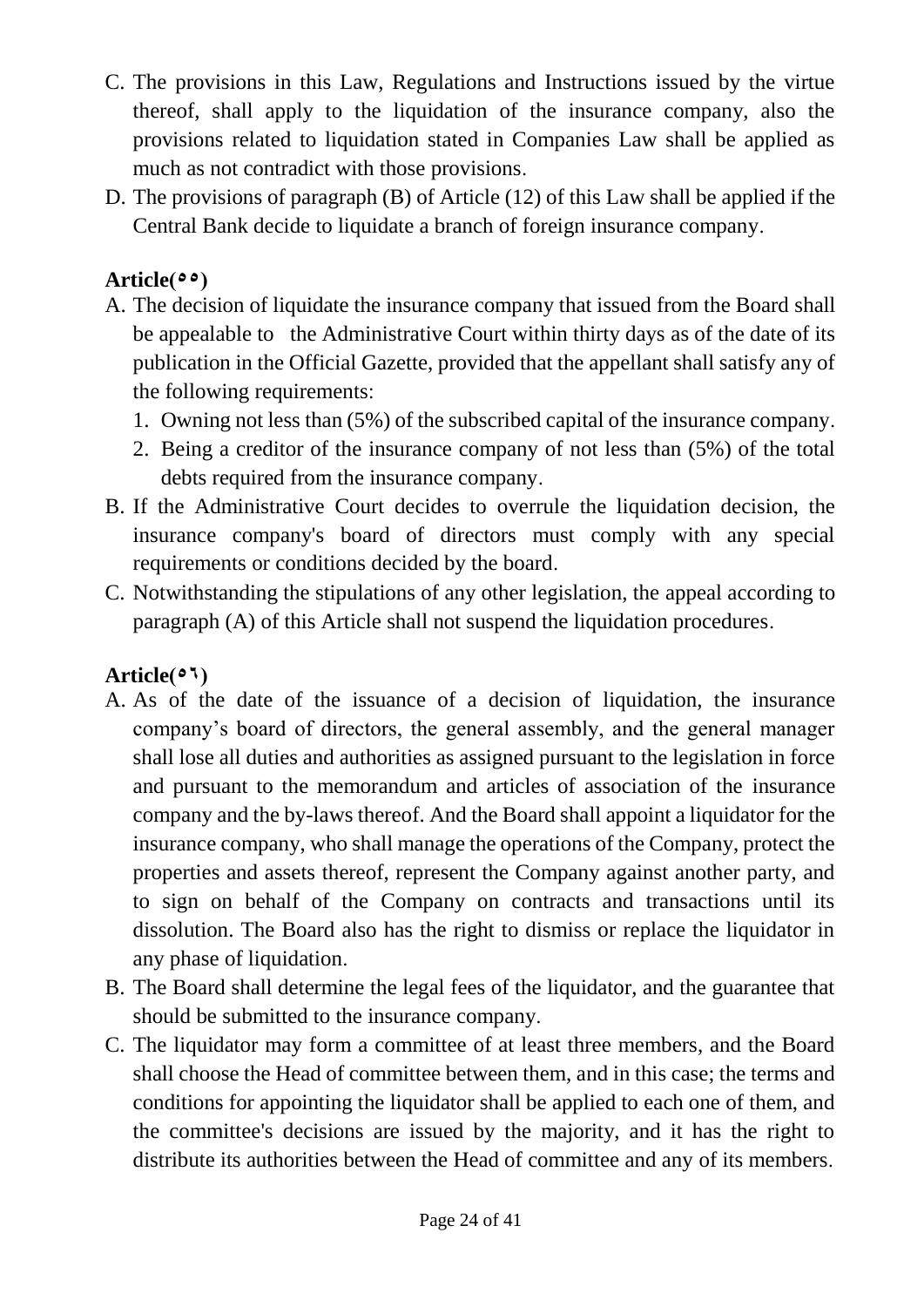- D. Anyone appointed as a liquidator or his representative if the liquidator is a legal person, shall fulfill the following:
	- 1. The qualifications and experience those determined pursuant to Instructions issued under the provisions of this law.
	- 2. Shall not be in a relationship with any member of the insurance company's Board of Directors or its General Manager or spouse of any of them up to the forth degree or a working relationship.
	- 3. shall not be one of the creditors or debtors of the company.
	- 4. Shall not be one of the insurance company's Employees, or one of its Advisors, or a member of the Board of Directors of any Company that the insurance company owns or had owned during the two years prior the date of issuance of the liquidation decision.
	- **5.** Was convicted with a felony or a misdemeanor infringing integrity, trustworthiness and public morals, classified as an Insolvent or declared bankrupt.

### $Article: (°<sup>V</sup>)$

The company must deliver to the liquidator all money, records and papers related to the company, and the liquidator must view the policies, contracts, financial data and bank accounts of the company.

### Article: $(° \land)$

The following shall result upon issuing the liquidation decision- :

- A. Stopping the company from practicing its business, provided that its legal personality continues and is represented by the liquidator until the completion of the liquidation works.
- B. add the phrase (under liquidation) to the name of the Company on all its documents and correspondences.
- C. Suspend any authorization or signatory rights issued by the Company. The liquidator shall exclusively be authorized to grant any authorizations or signatory rights required in the liquidation procedures.
- D. Cessation, for one year starting from the date of the issuance of the liquidation decision, of the prescription period that would prevent hearing any action regarding any current or due right or claim in favor of the Company.
- E. Accruing the deadlines for fulfilling all debts owed to the insurance company, including deferred debts that are not due, whether ordinary or secured by mortgage.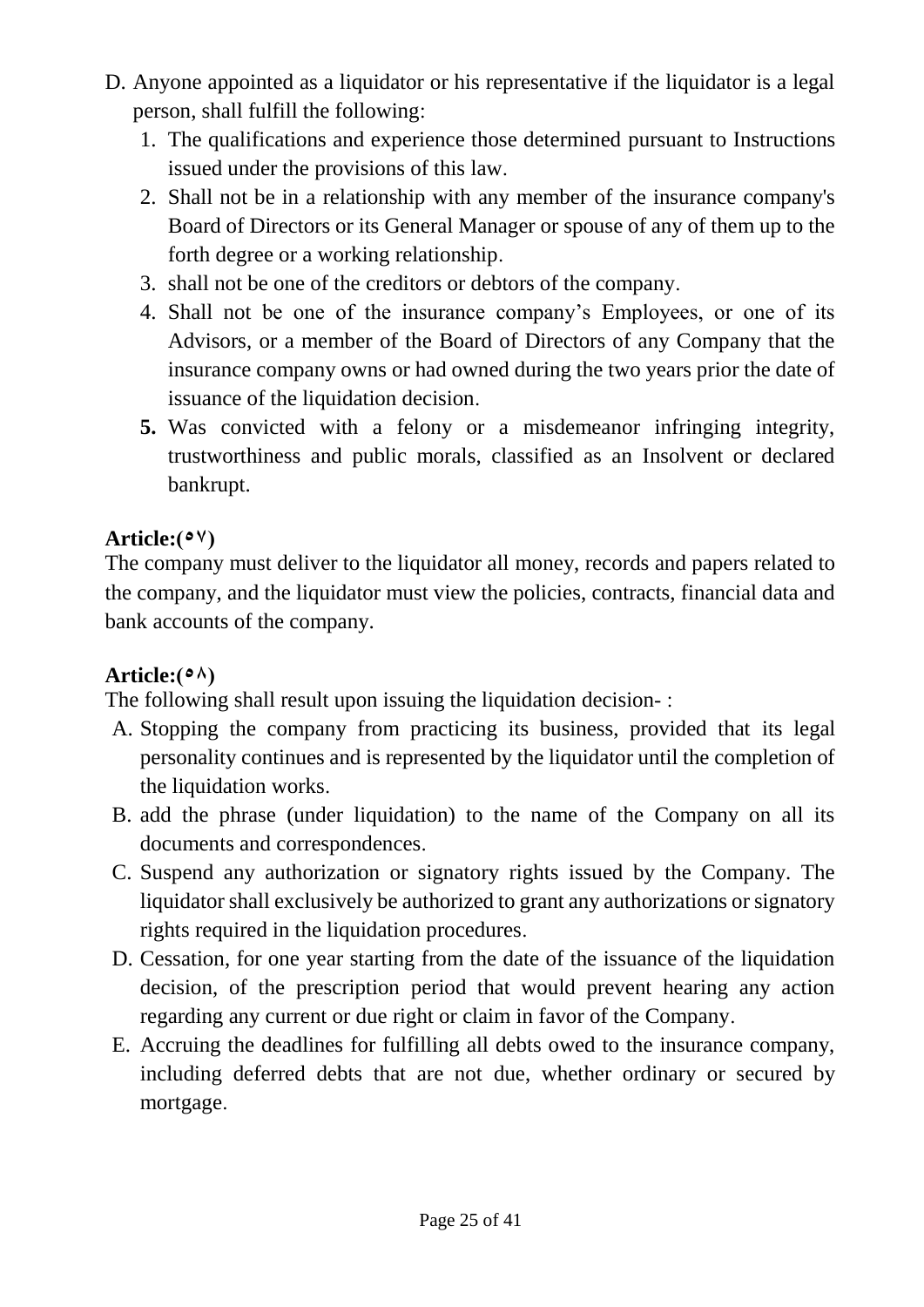- F. Stopping the validity of all debt interest from the date of issuance of the liquidation decision, unless the interest on these debts is secured by mortgages or guarantees.
- G. Cease, for three months, the cases and the judicial procedures filed by the Company or against it unless the liquidator decides that the liquidation procedures and preservation of the insurance company's funds, assets and rights require continuing to proceed with them before the end of this period.
- H. Prohibit proceeding with or accepting any executive transactions against the insurance company unless they are at the request of any of the owners of the guaranteed rights and related to that guaranteed right, in this case no measures are taken in these transactions for a period of three months from the date of the liquidation decision.
- I. Preventing any lawsuits against the company for a period of three months from the date of issuance of the liquidation decision, provided that this period is not counted within the prescribed period of failure to hear the lawsuit regarding any rights or claims of creditors or any other persons towards the insurance company under liquidation.

## Article: $(°<sup>9</sup>)$

- A. All mortgages and guarantees placed on any of the properties or rights of the Company that took place during three months prior to the date on which the liquidation decision was issued, shall be considered null. This period shall be one year if the mortgage or guarantees are in favor of a person whom is related to the company.
- B. Any decision to attach any of the property of the Company or right before the issuance of the liquidation decision shall be revoked, unless this decision was based on the request of a secured rights holders and related to the guaranteed right itself.

## $Article(5)$

The liquidator shall take all decisions and procedures that he deems necessary to complete the liquidation process, pursuant to the instructions issued for this purpose, including the following:

- A. Managing the operations of the Company within the limits required for the liquidation proceedings.
- B. Appointing any of the experts and persons to assist in the execution of the liquidation procedures, appointing special committees and delegate to them any of the functions and authorities assigned to the liquidator, and issuing the necessary decisions to complete the liquidation procedures.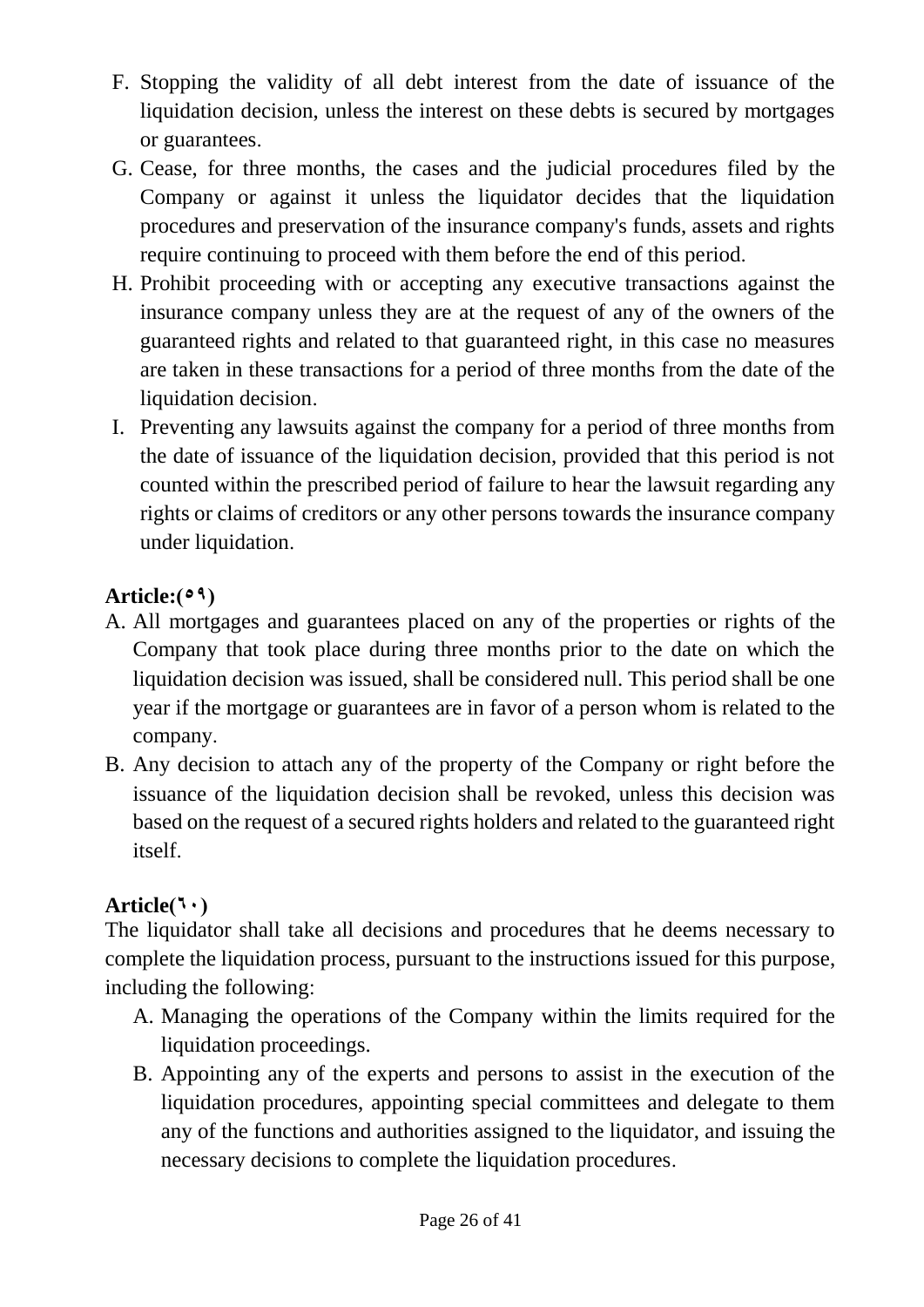- C. Appointing one or more attorneys to represent the Company under liquidation in any claims or judicial procedures related thereto.
- D. Accepting arbitration or reaching settlement agreements with creditors and debtors and any other parties related to the insurance company.

### $Article(1)$

- A. The liquidator must take all necessary legal and judicial measures to protect and collect the rights and claims of the insurance company, whether inside or outside the Kingdom.
- B. Notwithstanding any contrary agreement, the liquidator may take all the measures, he deems necessary to protect the rights of the Company, including- :
	- 1. Canceling any action, revoking any contract concluded by the Company, or reclaiming any sum paid by the Company during the three months prior to the issuance of the liquidation decision if these actions constitute a privilege to a specific person over the creditors of the Company. This period shall be one year if the Company has an ownership interest with that person or related thereto. The privilege shall be considered established if the disposal or the action was affected without compensation or with partial compensation, or if it entailed the valuation of property or a right at other than its real or prevailing market value .
	- 2. Canceling any action or revoking any contract concluded by the Company with a person that relates to it, or reclaiming any sum paid by the Company to him within the three months preceding the issuance of the liquidation decision.
	- 3. Terminating the employment of any of the employees of the Company and paying all sums owed to them .
	- 4. Terminating any contract concluded by the Company with any person before the elapse of the duration of the Contract.

### Article<sup>(11</sup>)

For the purposes of implementing the liquidation, a person shall be considered related to the Company in any of the following two cases:

- A. Where the person is a significant shareholder, has an effective interest in it, a member of the insurance company's board of directors, an employee thereof, or has a common business interest with any of them.
- B. where he is a spouse of any of the persons referred to in Paragraph (A) of this Article, or a relative of any of them or relative to the spouse to the third degree, or if he has a common business interest with any of them.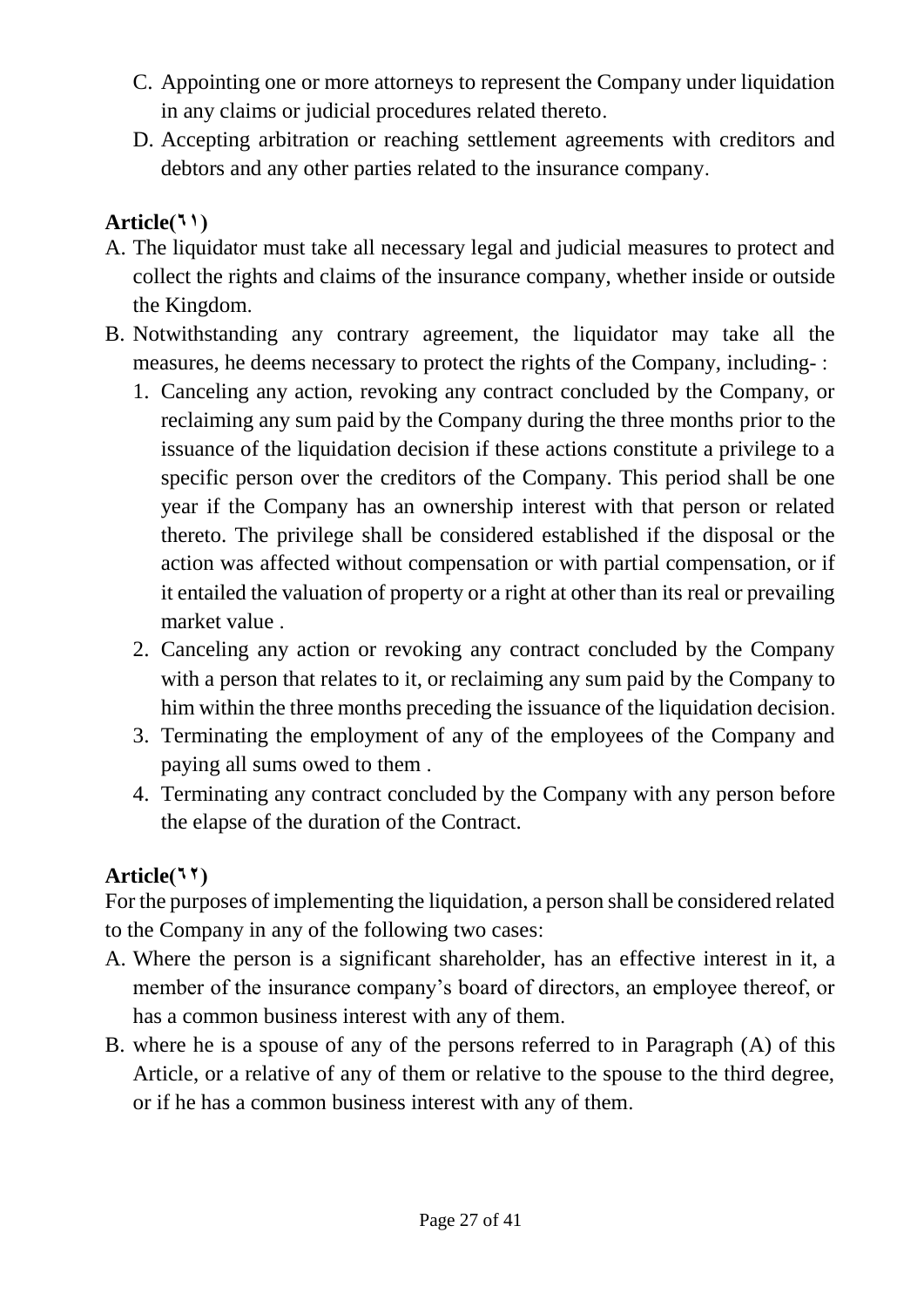## Article $(57)$

- A. The liquidator must within thirty days as of the date of the issuance of the liquidation decision, publish in a conspicuous space in at least two daily newspapers with the most widespread a notification to the creditors of the need to submit their claims against the Company, whether they were due or not, within two months in the case of creditors resident in the Kingdom and three months in the case of creditors resident abroad.
- B. The notification shall be republished in the same manner immediately upon the lapse of the fourteen-day period from the date of the publication of the first announcement. The period for the submission of claims shall be calculated from the publication date of the first announcement.
- C. If the liquidator is convinced that the creditor has a legitimate excuse for not being able to submit his claim within the period stipulated in paragraph (A) of this Article, or if the claim was submitted by any of the insured or the beneficiaries, in this case, it shall be accepted, provided that, in all cases, it does not exceed six months from the date of the liquidation decision
- D. The period from the date of the issuance of the liquidation decision to the date on which the first announcement stated in paragraph (A) of this Article, shall not be calculated as a part of the period during which any action regarding any rights or claims of creditors towards the Company under liquidation is prevented from being heard.

### $Article(1)$

The Central Bank shall issue instructions specifying the procedures and dates for issuing the liquidator's decisions regarding the claims of the insured, the beneficiaries, and all other creditors.

### Article<sup>(10</sup>)

- A. The Amman Court of First Instance shall have jurisdiction over all rights cases filed against the company under liquidation, and all cases brought against it that are pending before the courts are referred to it on the date of the liquidation decision.
- B. Any interested party can appeal the liquidator's decisions and procedures before the Amman Court of First Instance within thirty days from the day following the date on which he was notified of the decision or within the sixty days following the date of its publication in two local daily newspapers with the most widespread, whichever is shorter.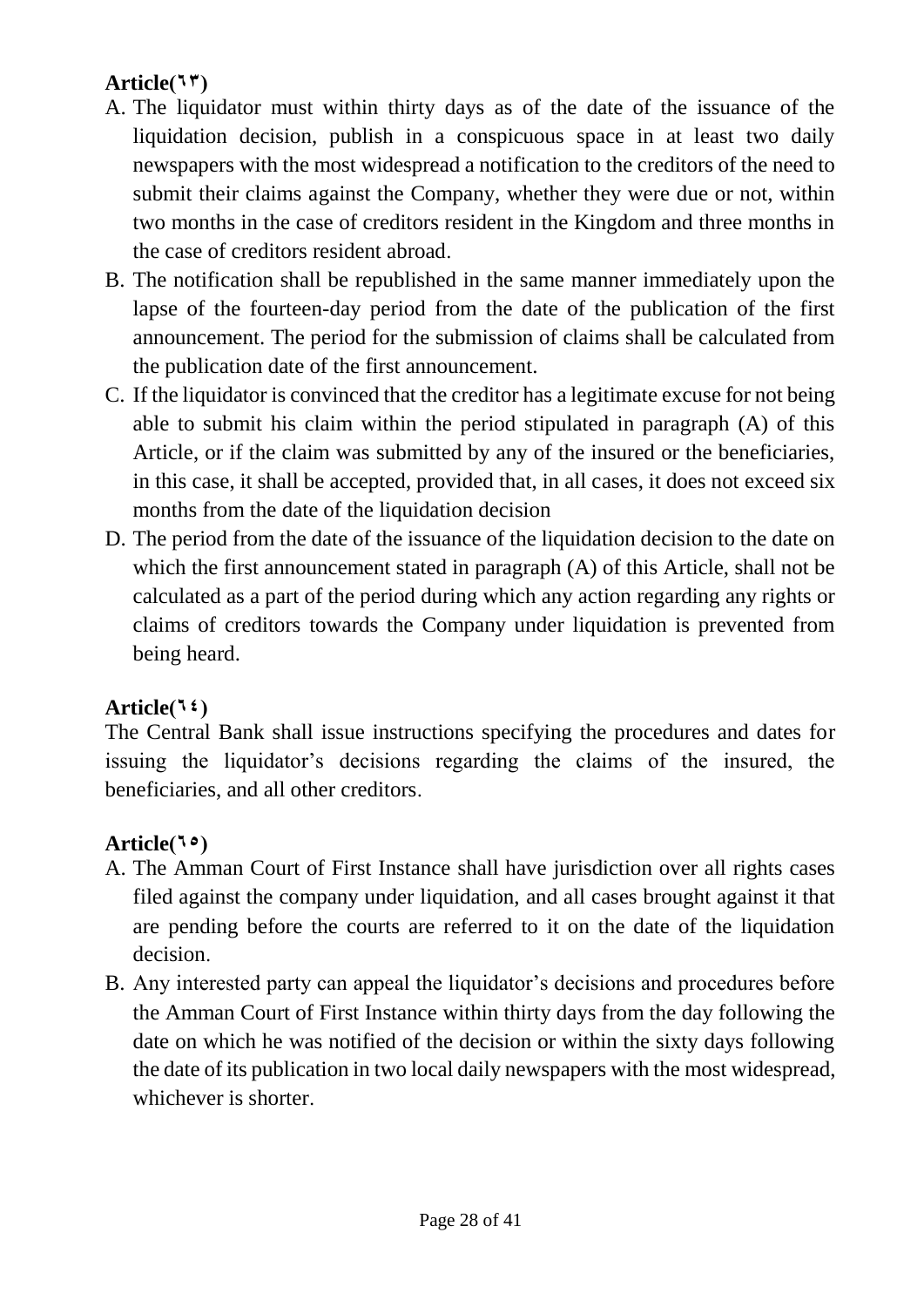### $Article(11)$

If the liquidator submits a request to the relevant court to make a precautionary seizure or to take any of the precautionary or urgent measures pursuant to the provisions of the legislation in force, he shall be exempted from attaching a guarantee with his request if approved.

#### $Article(7<sup>1</sup>)$

The liquidator, upon a prior approval from the Central bank, may borrow, in the name of the Company under liquidation, the funds needed to enable the liquidator to complete the liquidation proceedings; the liquidator may mortgage any of the assets of the Company or rights to guarantee any such loan.

#### $Article(5)$

The liquidator, upon a prior written approval from the Central bank, or based on the request of a group of ordinary creditors whose debts exceed (50%) of the total regular debts, Paying the debt secured by a mortgage, removing the pledge sign for the pledged money, and returning it to the liquidation account.

### $Article(19)$

The liquidator, after obtaining the approval of the Board, may take any of the following two measures without the need to obtain the approval of the insured, the beneficiaries, the creditors, or any other party:

- A. An agreement with one or more insurance companies to sell all or some of the insurance company's assets under liquidation, its rights and obligations, including any other obligations or rights of any kind, without the need to comply with any procedures stipulated in any other legislation.
- B. Selling all or any of the insurance company's assets under liquidation and its rights in a public auction according to special procedures specified by instructions issued for this purpose.

#### $Article(Y \cdot)$

If the insurance company under liquidation finds any bonds as it is considered trustworthy or guardian of it, or similar cases, these bonds are not considered among the assets of the insurance company under liquidation and are returned to their owners, provided that they pay all the obligations incurred by them towards the insurance company.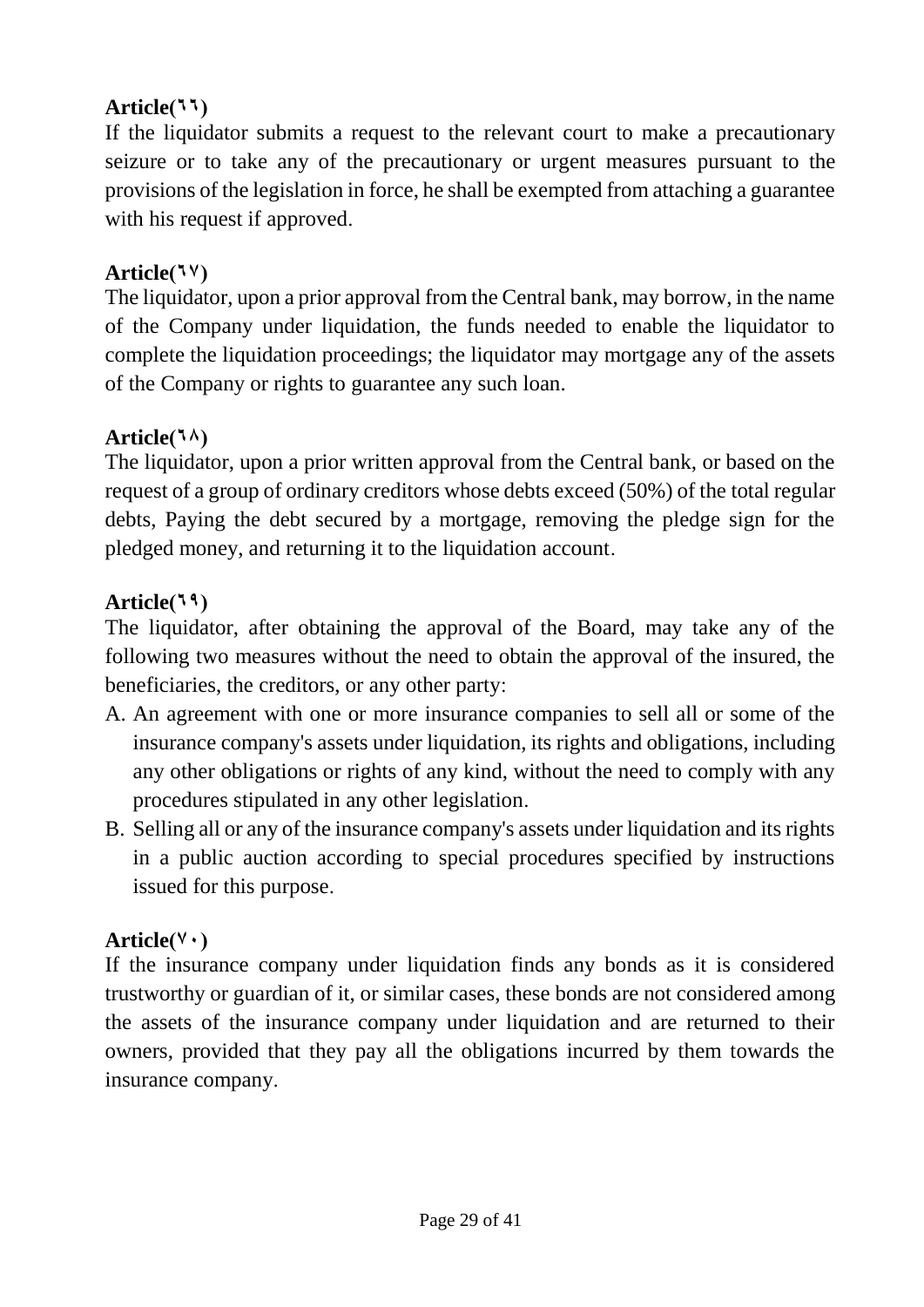### $Article(Y')$

- A. The insured or the beneficiary of the insurance contract is entitled to benefit from the "cut through" clause item, and no party may object to its activation.
- B. For the purposes of implementing the provisions of Paragraph (A) of this Article, the condition of "cut through" means the condition contained in the reinsurance contract which dictates the liability of the reinsurer within the limits of his share of the reinsured loss he has towards the insured and the beneficiary in cases where the insurer is unable to fulfill his obligations towards the insured Or the beneficiary, such as liquidating the insurance company, so that a direct relationship is established between the reinsurer and the insured and the beneficiary.

## Article(<sup> $\forall$ †</sup>)

The use of the technical provisions required to be kept with the insurance company pursuant to the provisions of this law and the regulations and instructions issued pursuant to it is limited to the payment of the rights of the insured and the beneficiaries, and any amount obtained by the insurance company according to the reinsurance arrangements is considered part of these provisions.

### $Article(VT)$

- A. The liabilities and debts due from the insurance company under liquidation shall be paid in the following order:
	- 1. The expenses incurred by the liquidator, including the liquidator's fees, employees 'salaries during the liquidation period, and the loans that obtained pursuant to the provisions of this law and the Instructions issued pursuant thereto.
	- 2. The entitlements of the officers and employees of the insurance company due during the six-month period preceding the issuance of the liquidation decision.
	- 3. What remains of the rights of the insured and the beneficiaries of insurance contracts after using the technical provisions amounts pursuant to the provisions of Article (72) of this law.
	- 4. Amounts paid by the fund established under the provisions of Article (79) of this law to the insured and the beneficiaries of insurance contracts concluded with the insurance company under liquidation.
	- 5. Any taxes, fees, allowances and returns due to the treasury.
	- 6. The entitlements of ordinary creditors, including the rights of reinsurers, debts not covered by guarantees, and any other rights.
	- 7. Shareholders' entitlements.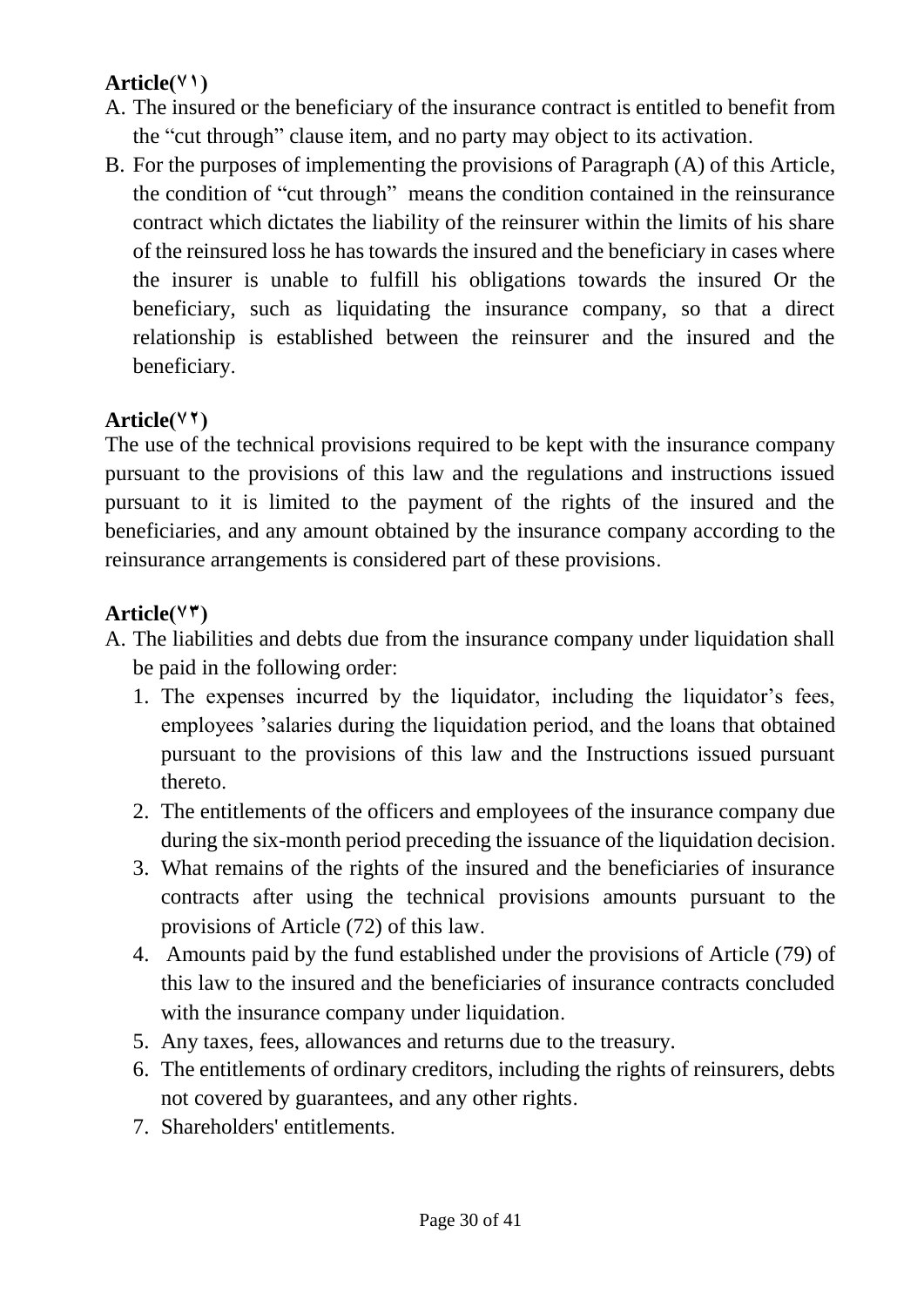- B. It is not permissible to pay any amount to any class of creditors except after paying the full debts of the highest priority category and paying debts according to the priority in the same class.
- C. If it is not possible to fully pay the debts of a class of creditors or one of the debts within the same category, the amount shall be divided among the creditors of that class or debt within the class, with a fine division.

### $Article(V<sub>2</sub>)$

- A. The liquidator shall complete the liquidation process within three years from the date of the liquidation decision, and it may be extended with the approval of the Board for the period it deems appropriate.
- B. The liquidation procedures end, and the insurance company will dissolute by a decision of the Board, and the dissolution decision is notified to the Companies Control Department to cancel its registration, and the Companies Controller must publish the insurance company's dissolution decision in two daily local newspapers with the most widespread, and the insurance company is deemed to have expired from the date of publishing the termination decision in the Official gazette.

### Article( $\vee$ <sup>o</sup>)

The Central Bank shall keep the insurance company's books and documents under liquidation for a period of five years from the date of dissolution of the insurance company.

## $Article(Y<sup>1</sup>)$

If it becomes evident to the Central Bank that there are movable or immovable property or remaining rights of the insurance company under liquidation after the issuance of the decision to dissolve them, the council may appoint a new liquidator or assign the former liquidator for the purposes of disposing of those assets or collecting those rights and settling them pursuant to the provisions of this law.

## **Article (77)**

### $A-$

1- Any notice or decision issued by a liquidator shall be served according to the provisions of this law to the person concerned by delivering it to him personally or to his legally representative or by sending it by registered mail to the person's last address field with the insurance company under liquidation, and notification may be done by modern technology, including E-mail.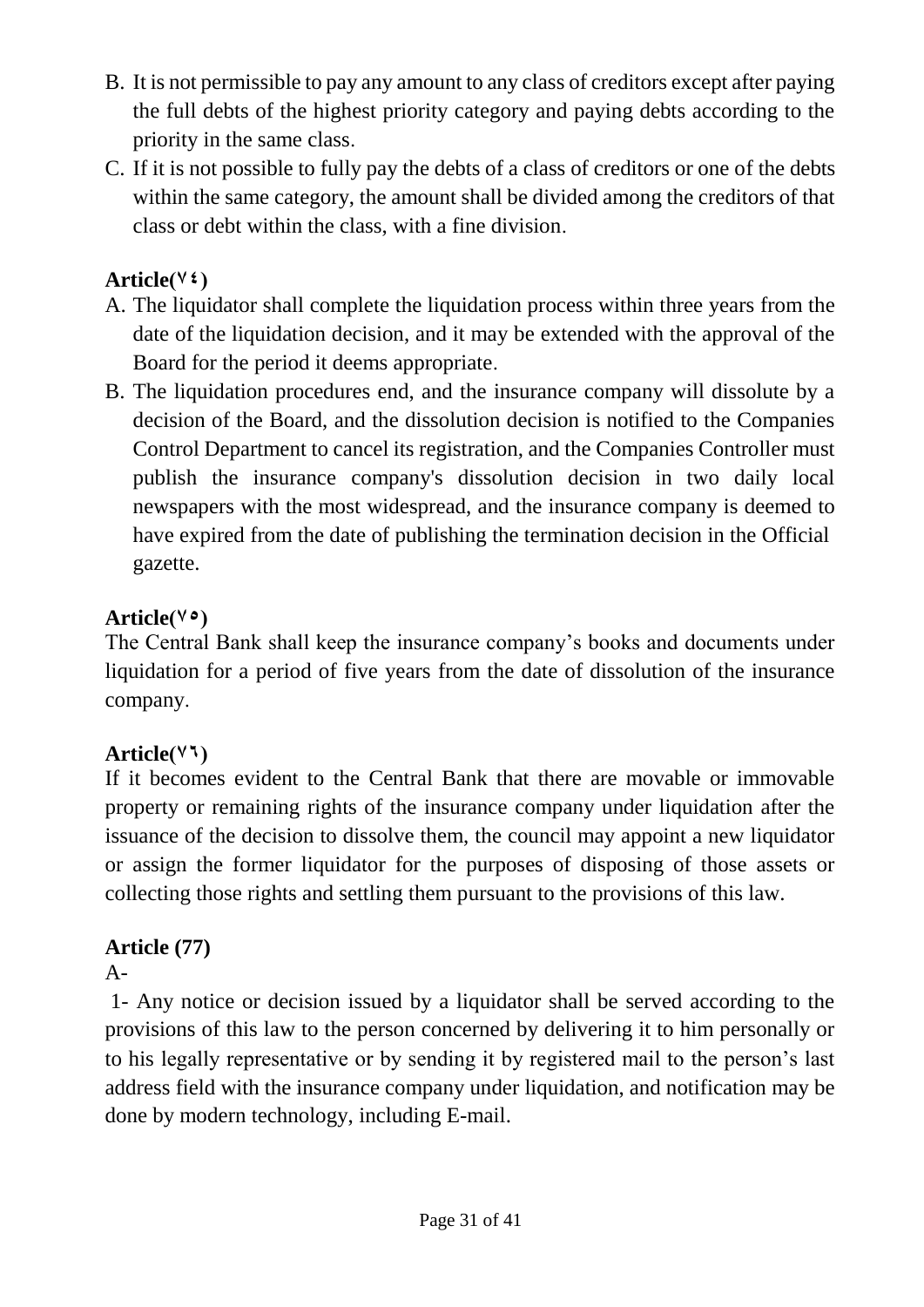2- If notice is served by registered mail, such notice shall be deemed to have been served to the person concerned 15 days after the notice was placed in registered mail if the addressee resides in Jordan or 30 days after the notice was placed in registered mail if the addressee outside Jordan.

3 - it shall suffice to establish the service mentioned in item (2) of this paragraph if evidence that the notice was placed in the mail with the correct address is establish, unless the liquidator or court is convinced that the addressee has not received the notice.

B- If service according to the provisions of Paragraph (A) of this Article is not possible, the liquidator must publish the notice to be served in two daily local newspapers with the most widespread at least twice. The publication fees shall be borne by the person concerned such publication shall be considered as a legal notice from all standpoints.

### **Article (78)**

The provisions stipulated in this law relating to the liquidation of an insurance company shall apply to insurance companies that are decided to liquidate before the provisions of this law come into effect pursuant to the provisions of the Insurance Regulatory Act No. (33) Of 1999 and its amendments, provided that this does not affect the legal positions that were established before the entry into force of this law.

### Article  $(1, 9)$

A- Establish a fund for the compensation of insureds or beneficiaries if a decision is issued to liquidate an insurance company and the insufficient assets of the insurance company under liquidation are insufficient to pay the obligations owed by it to the insured and the beneficiaries.

B -The Board shall issue the necessary instructions to use the funds to finance the measures taken pursuant to the provisions of item (2) to (4) of paragraph (A) of Article (45) of this law if the cost of those procedures is less than the cost of the liquidation decision.

### **Article (80)**

A- A fund shall be established pursuant to the provisions of this law to compensate those affected for death, bodily injury, and moral damages resulting from them and medical treatment expenses arising from motor accidents that are not covered by compulsory insurance, in the following two cases:

1- When there is no valid insurance contract covering the civil liability arising from the use of the vehicle.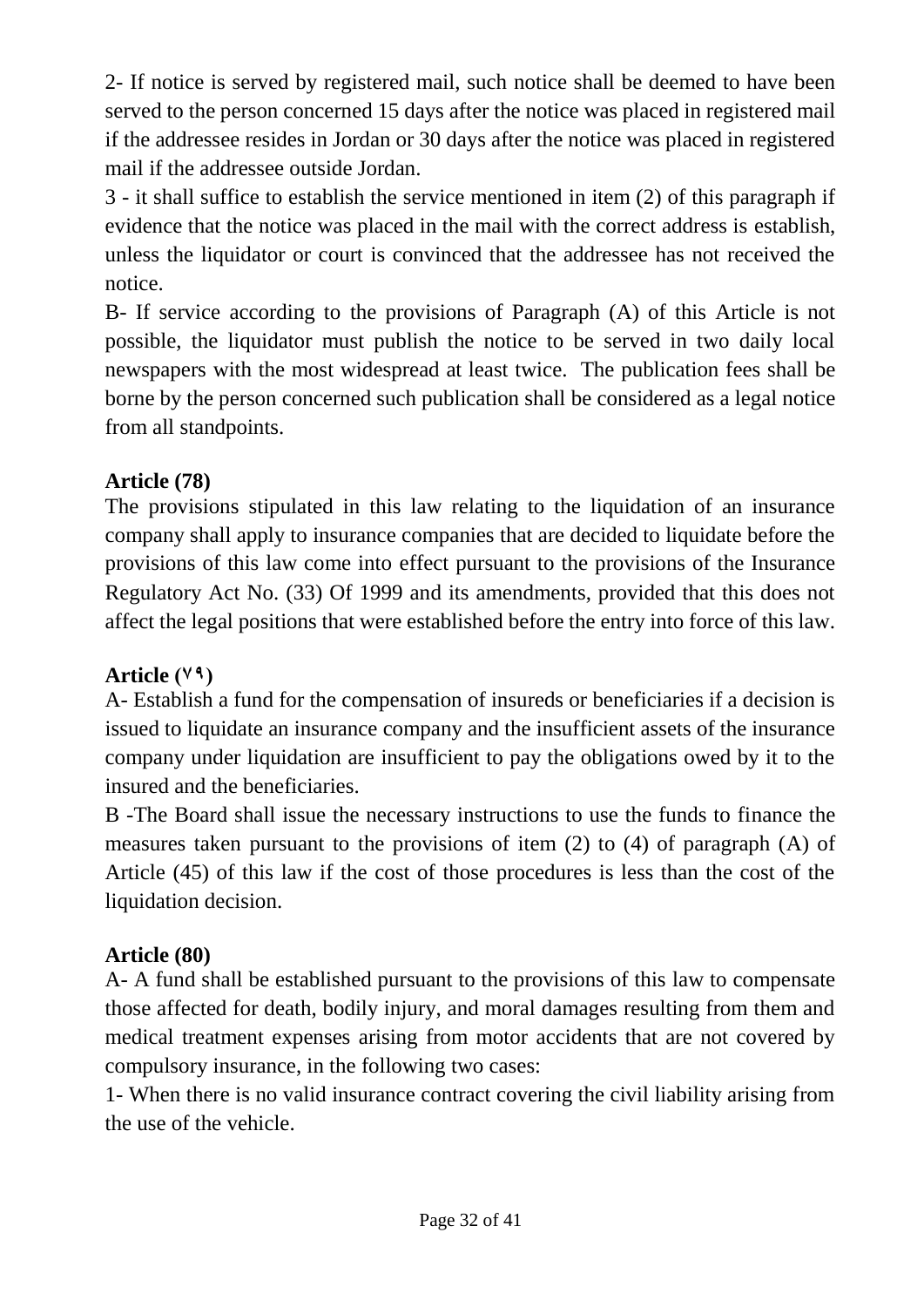2- When the identity of the vehicle causing the damage is not verified, or when the owner of that vehicle or its driver is unknown.

B-The fund established under the provisions of Paragraph (A) of this Article is considered the legal successor to the fund established under the provisions of the Insurance Regulatory Act No. (33) Of 1999, and its amendments and the instructions issued pursuant thereto.

#### **Article (81)**

A- Each of the two funds established under the provisions of Articles (79) and (80) have legal personality, and each of them in this capacity possesses movable and immovable funds and performs all legal actions necessary to achieve its objectives, including contracts conclusion and accepting aid, donations, grants and donations, provided approval is obtained. The Council of Ministers if it is from a non-Jordanian source and it has the right to litigate and appoint any lawyer for this purpose.

B- An instructions shall be issued to determine the contributions resulting from the insurance sector in these two funds from insurance companies, the insured, or the beneficiaries upon concluding insurance contracts, receiving compensation, or any other cases or sources of contributions. The instruction also defines the provisions for organizing the affairs of these two funds and the procedures for collecting their contributions. In addition, exchange from them and all other matters and provisions related to them.

C- Each of the two funds may legally replace what has been paid in place of the beneficiary in the face of any person entitled to the beneficiary to claim what he received from the fund.

#### **Article (82**)

A- Providers of insurance services are licensed by the Central Bank pursuant to principles and conditions that regulate their work and control them pursuant to instructions issued for this purpose. They shall not be registered with the relevant authorities without prior approval from the Central Bank.

B- The activities of insurance service providers shall include those of

- 1- Actuaries.
- 2- Insurance agents.
- 3- Insurance brokers.

4- Reinsurance brokers, to carry out insurance brokerage business between the insurance company and the reinsurance company.

5- Loss adjusters, to carry out losses settlement work for insurance purposes, including detection of damages, verification of the cause of loss and the surrounding circumstances, and determination of the amount of compensation.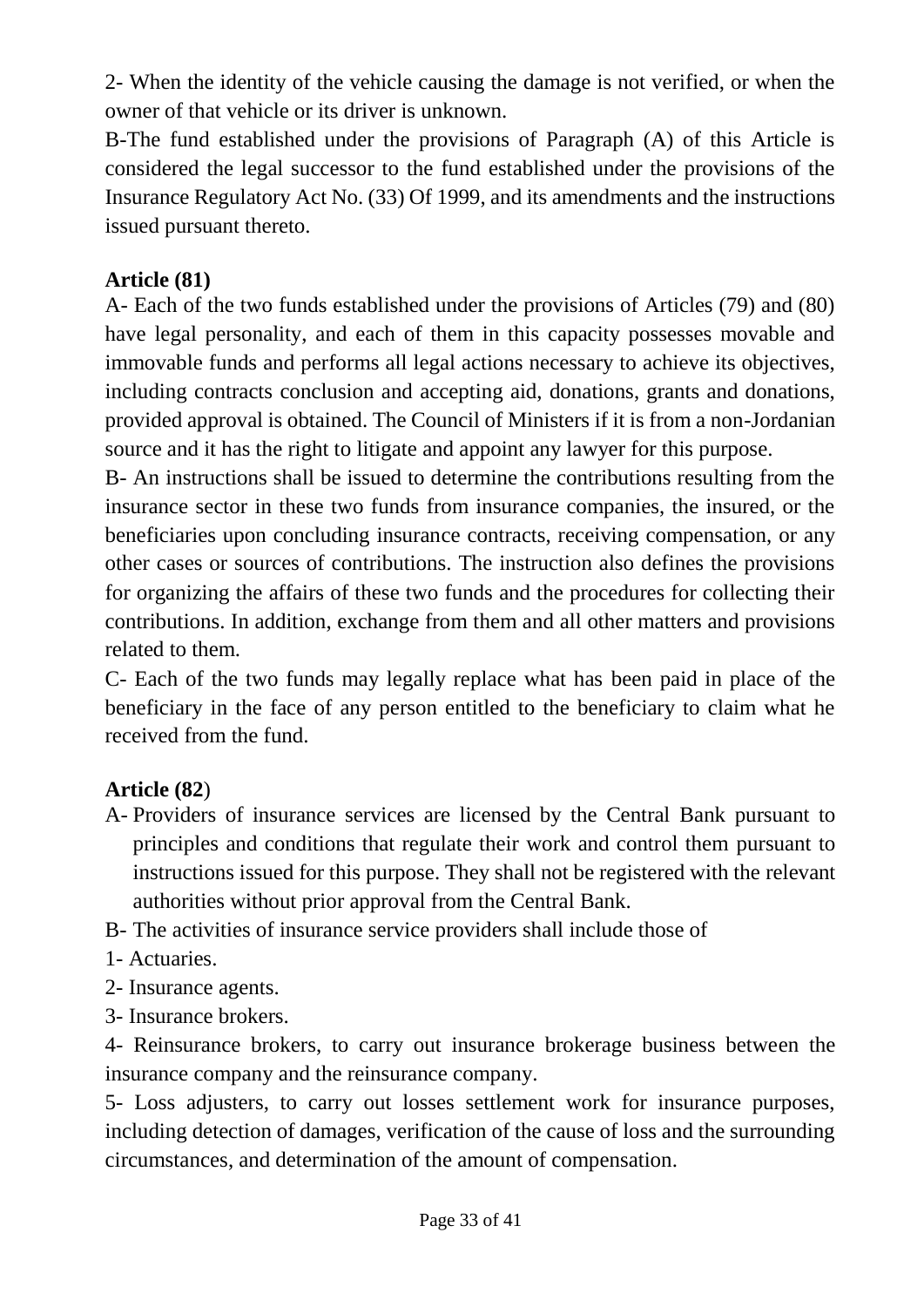6- The inspectors, to carry out inspection work for insurance purposes, including inspecting the property to be insured, assessing its value, determining the maximum expected financial loss when the risk occurs, and submitting proposals to improve means of protection from risks.

7- Consultants, to provide insurance advice.

8- Bancassurance, the licensed bank sells and markets insurance products on behalf of the insurance company.

9- insurance business management, to manage the business of the insurance company, reinsurance company, or any fund that provides its members or beneficiaries with insurance benefits such as those provided by the insurance contract pursuant to the agreement concluded with any of them for this purpose.

10- Any other insurance services specified by the Central Bank

- C- If the insurance service provider is a legal person, the provisions of Articles (19- 21) of this law shall apply to it.
- D- The licensure requirements for a foreign insurance service provider company that does not operate in Jordan shall define "headquarters companies and representation offices" and specify rules for regulating their activities and supervising them pursuant to instructions issued for this purpose.
- E- It shall be specified by instructions for the cases and conditions in which it may be permitted to grant approvals for the conduct of insurance service providers for non-residents in the Kingdom.

## **Article (83)**

- A- Insurance service providers, while transact their business, shall be subject to the regulations and supervision of the Central Bank, and they must submit any data or statement requested by the bank within the period specified by the bank.
- B- Insurance companies and insurance service providers are obligated to disclose to their clients any of the commissions or fees related to the service provided, whether at the expense of the customer or the insurance company.

# Article  $(A<sup>2</sup>)$

An insurance company shall be prohibited from dealing with any insurance service provider that is not licensed by the Central Bank.

# Article  $(A \circ)$

The provisions of Articles (11), (42) and (45) of this law shall be applied to the insurance business management company and its board of directors or management Committee and its manager and the rest of its employees to the extent that they do not conflict with the nature of its business.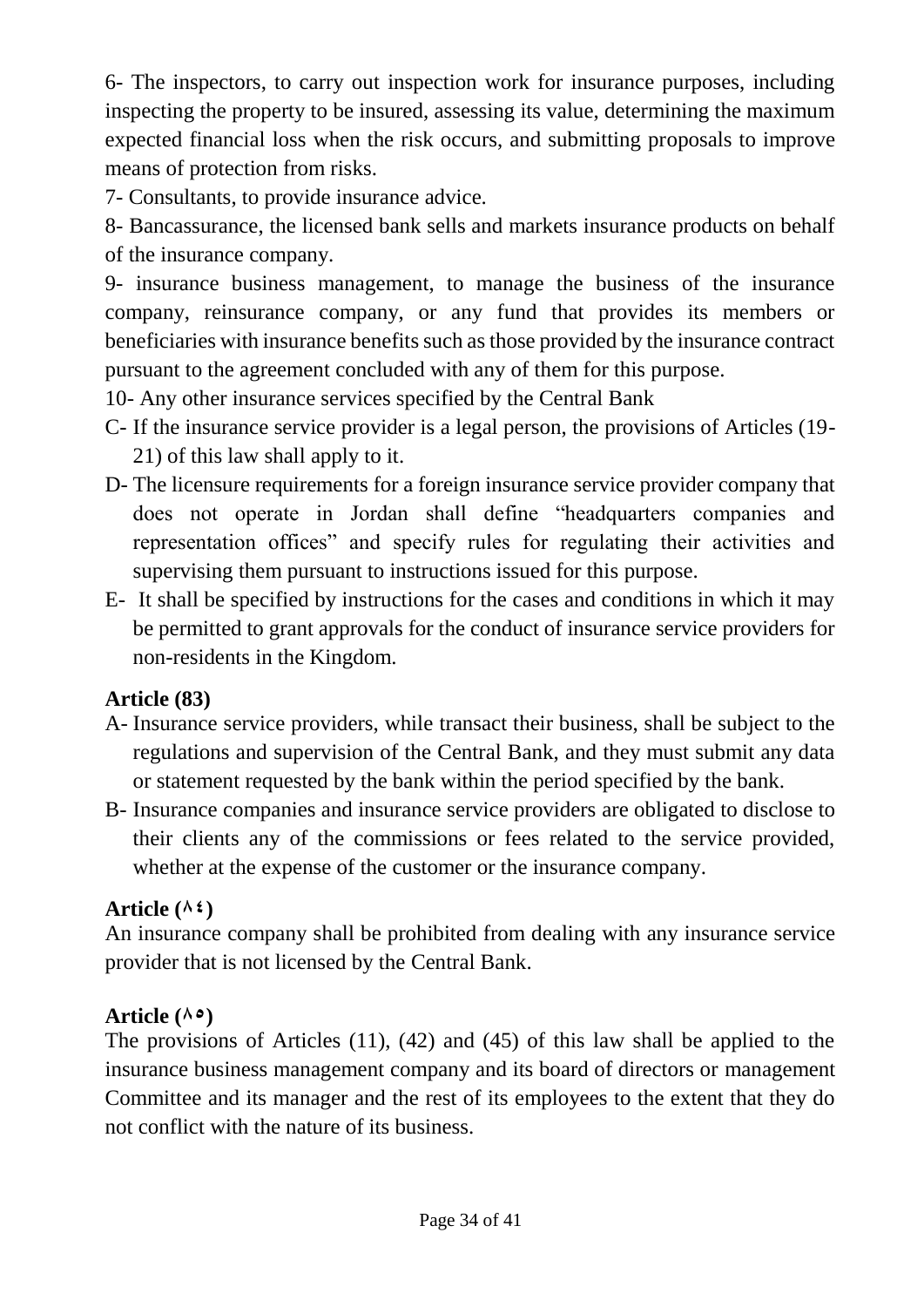#### Article ( $\wedge$ <sup>1</sup>)

The Central Bank may impose a fine of not less than one thousand dinars and not exceeding one hundred thousand dinars on any of the insurance service providers when they violate the provisions of this law and the regulations and instructions issued pursuant thereto.

#### Article (AV)

- A- The Governor shall form one or more committees designated (Insurance Dispute Resolution Committee) which shall be responsible for examining and deciding complaints concerning by any insurance activities. The committee's decisions shall be binding on a company and any other entity licensed under this law, if the complainant is satisfied.
- B- The duties and authorities of the committee and other matters relating to it shall be specified in instructions issued for this purpose
- C- The submission of any complaint concerning insurance activities to the Insurance Dispute Resolution Committee suspension of the prescription period statute of limitations.
- D- Complaints brought before the Insurance Dispute Resolution Committee formed under the Insurance Business Regulation Law No. 33 of 1999 and its amendments should be transferred to the committee stipulated in this Article.

#### **Article (88)**

Insurance companies and insurance service providers must observe full confidentiality in all matters concerning the services, it provides. It shall be prohibited from providing any information on such services and on any beneficiary therefore in other than cases permitted by this law. This prohibition shall remain in effect even if the relationship between the entity and the person to whom it has provided a service is terminated for any reason.

#### **Article (89)**

Any employee or previous employee of insurance companies and insurance service providers or any of their former employees shall be prohibited from providing any information or data about the insured or the beneficiaries, or enabling others to have access to such information and data in situations other than those permitted under this law, such prohibition shall apply to anyone who by virtue of his profession, position or work, directly or indirectly, may have access to such data and information, including employees of the Central Bank, external auditors, and any person that the Central Bank assigns to evaluate any aspects related to the insurance business of the bodies subject to its control pursuant to the provisions of this law.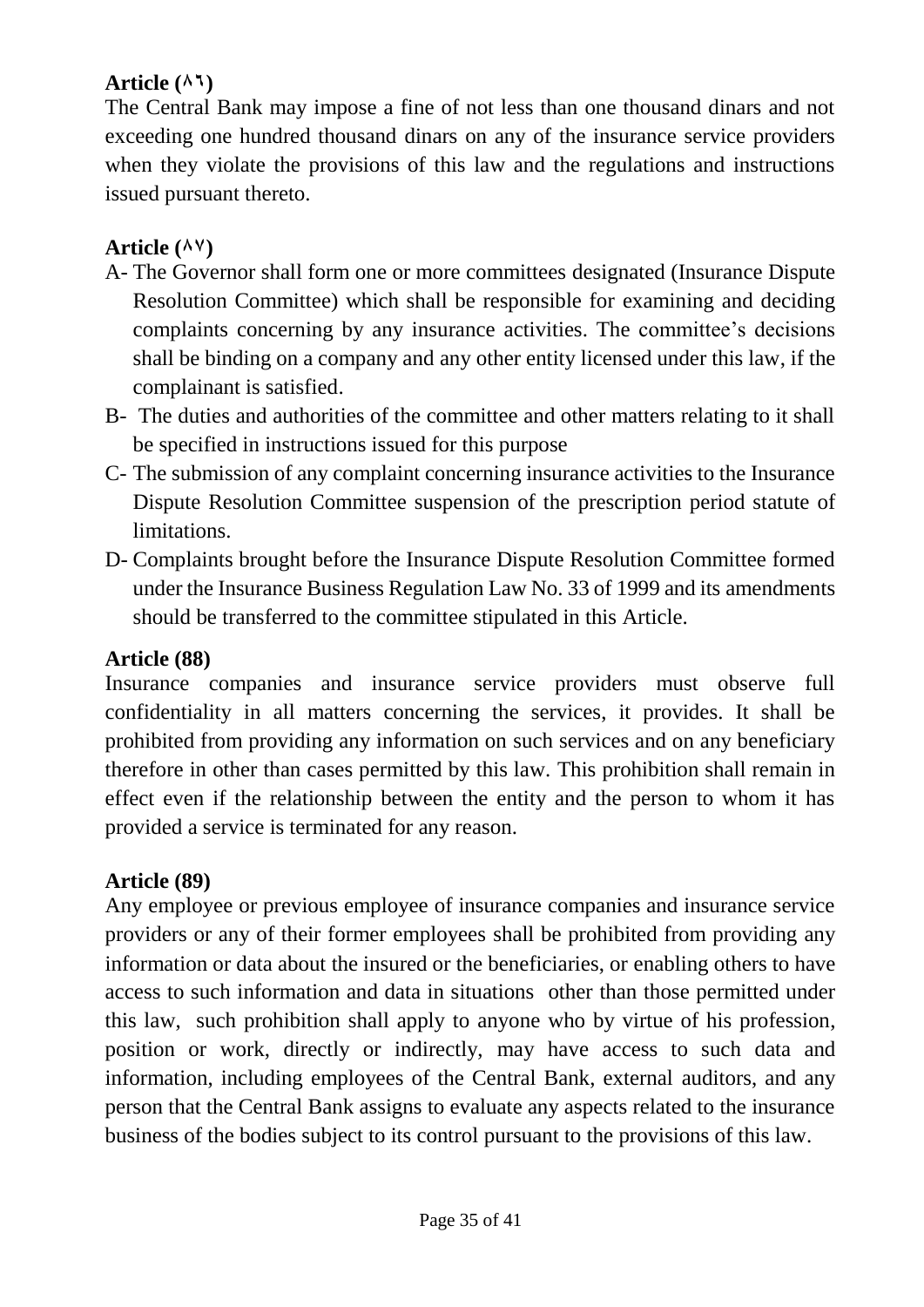### **Article (90)**

The following shall be exempted from the provisions of Articles (88) and (89) of this law:

- A- The Central Bank when it performs its activities and duties under the provisions of this law.
- B- Insurance companies, insurance service providers, and any other entity approved by the Central Bank when information on insurance contracts is exchanged.
- C- Any entity engages in insurance activities or insurance services in cases where the entity wishes to provide evidence of its right in a judicial dispute between it and its client regarding any transaction related to insurance contracts or insurance services
- D- An external auditor or actuary who is required to disclose any information or data pursuant to this law and instructions issued thereunder.

#### **Article (91)**

- A- All information and individual data provided to the Central Bank pursuant to the provisions of this law shall be confidential information and data, which no person or authority may acquire except through the collected statistical data that the bank publishes from time to time.
- B- The Central Bank may exchange information on the insurance sector with authorities and institutions that regulate and supervise the financial sector in Jordan and aboard at the international level and with authorities concerned with combating insurance fraud, provided that reciprocity and provided such entities provide sufficient guarantees that the secrecy of the information provided to them will be safeguarded.

#### **Article (92)**

A person who has violated the provisions of Articles (88) and (89) of this Law shall be punished with imprisonment for a period of no less than six months, a fine of not less than ten thousand dinars and not more than fifty thousand dinars, or with both penalties.

#### **Article (93)**

A- Pursuant to the provisions of this law, a professional federation named, the (Jordan Insurance Federation) shall be established, and have the status of a legal person with financial and administrative independence, so that should acquire movable and immovable property and carry out all legal actions required to achieve its objectives, including the conclusion of contracts and acceptance of assistance, donations, grants and gifts, provided that The approval of the Council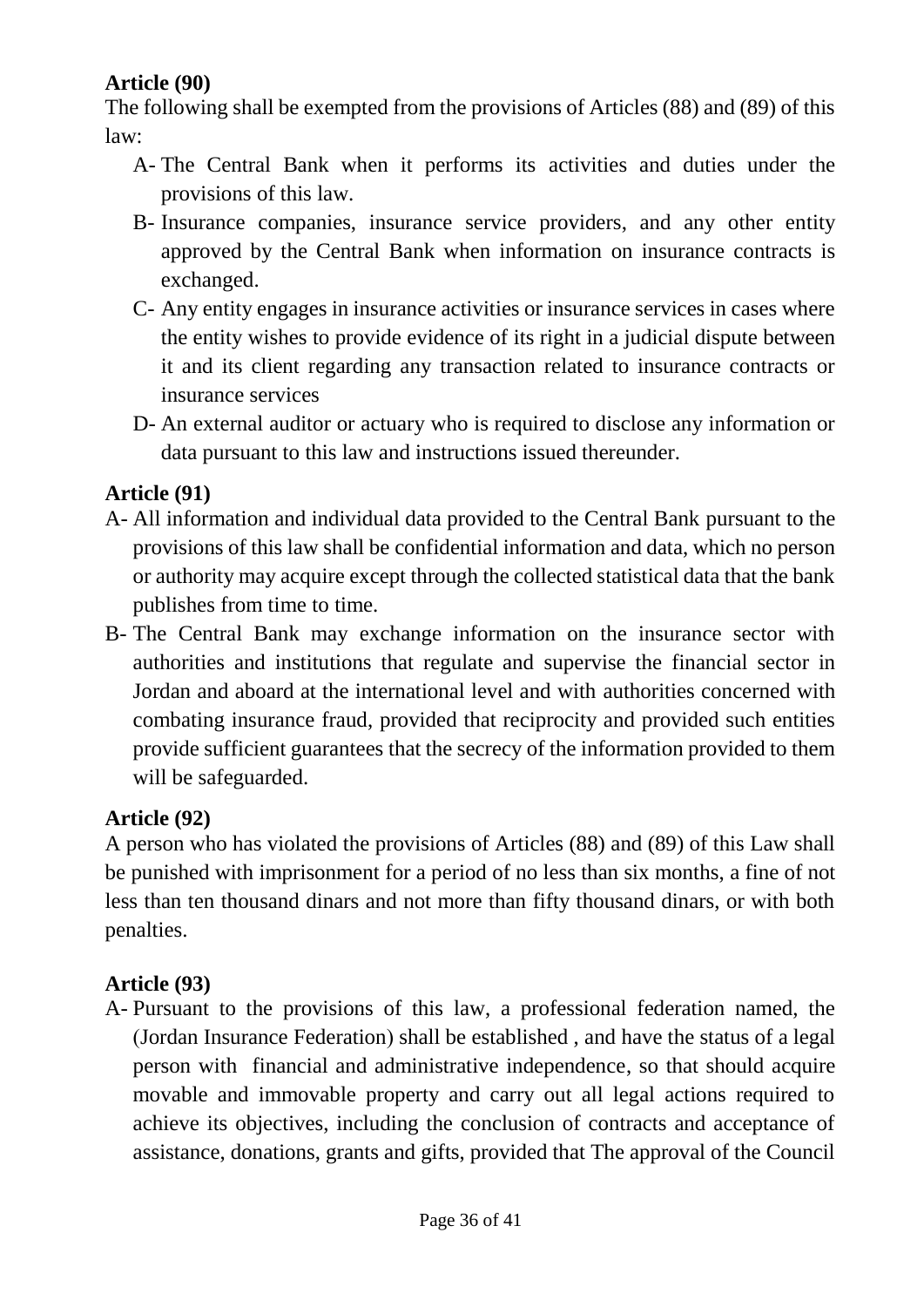of Ministers if it is from a non-Jordanian source, and has the right to litigate and appoint any lawyer for this purpose.

- B- The federation is considered the legal and de facto successor to the Jordanian Federation of Insurance Companies established under the Act No. 33 of 1999 Regulating Insurance Businesses and its amendments. Insurance companies and reinsurance companies are all members of this union by law.
- C- The duties and responsibilities of the federation, the provisions and procedures for its general assembly, the formation of its board of directors, the meetings of each of them, its membership fees, its annual subscription, its financial resources, disciplinary measures against its members, and other administrative and financial affairs, including the foundations of governance and auditing, according to a Regulation issued for this purpose.

### **Article (94):**

- A- In implementation of the provisions of the unified insurance card agreement for the movement of cars across Arab countries (the orange card), a regional office called (the unified office) shall be established pursuant to the provisions of this Law, to carry out the tasks mentioned in that agreement.
- B- The provisions and procedures for managing the Unified Office, its financial resources, the Central Bank's supervision over it and other administrative and financial affairs, and any other duties assigned to it by the Central Bank, shall be determined by a Regulation to be issued for this purpose.

### **Article (95):**

- A- The Central Bank shall charge the following Fees:
	- 1. An Annual fee payable by the Insurance and reinsurance Company, a percentage of which shall not exceed (4.5) per thousand of the gross written premiums, according to the calculation mechanism determined by the Central Bank for this purpose.
	- 2. An annual fee collected from entities other than insurance companies that are subject to the supervision of the central bank pursuant to the provisions of this law
	- 3. License application fee.
	- 4. A fee for granting the license to a company.
	- 5. A fee for approval to open a branch of the company.
	- 6. A fee for granting the license to a foreign insurance company and insurance service provider that does not operate in Jordan (headquarters companies and representative offices).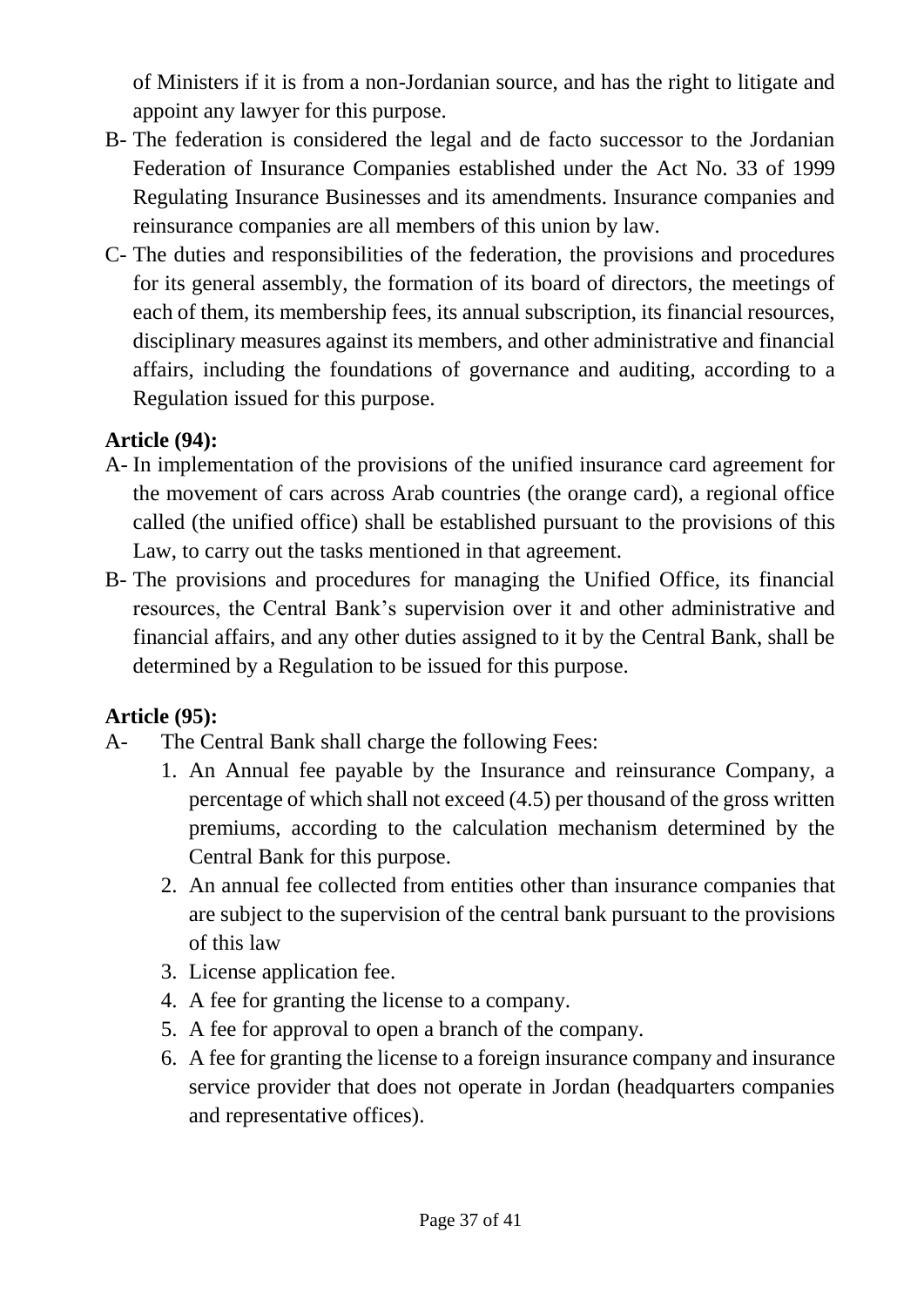- B- The amount of each of the above fees shall be determined pursuant to a regulation issued for this purpose.
- C- Instructions shall state the amount of fees for services the Central Bank provided for the implementation of this Law, regulations and Instructions issued for its pursuant thereto.

#### **Article (96):**

Whoever violates the provisions of this Law, Regulations or Instructions issued pursuant to this Law shall be subject to a fine not less than one thousand dinars, and not exceeding four hundred thousand dinars other than Insurance Companies and Insurance Services Providers pursuant to Instructions issued for this purpose.

#### **Article (97):**

Fines imposed shall be collected pursuant to the provisions of this Law from the Central Bank and transferred monthly to a Fund established pursuant to the provisions of Article (79) of this Law.

#### **Article (98):**

The compulsory insurance may be imposed against certain risks, by pursuant of Regulations determine the general conditions and provisions and all other matters related thereto.

#### **Article (99):**

The fiscal year of the insurance company shall commence on the first day of January of each year, and shall end on the thirty first day of December of the same year.

#### **Article (100):**

Insurance companies shall exchange information on their insurance contracts with the aim of limiting committing any violation of the provisions of this Law, Regulations and Instructions issued pursuant to the Law and other legislation related, including preventing benefits from being obtained between insurance companies, Central Bank and any other bodies pursuant to instructions issued for this purpose.

#### **Article (101):**

All entities subject to the Central Bank supervision according to this Law and instructions issued by virtue thereof shall obtain the approval of the Central Bank to employ Non-Jordanian employees, the Central Bank is authorized to determine the number or ratio of non-Jordanian employees relative to the total number of employees of any of the entities mentioned in this Article.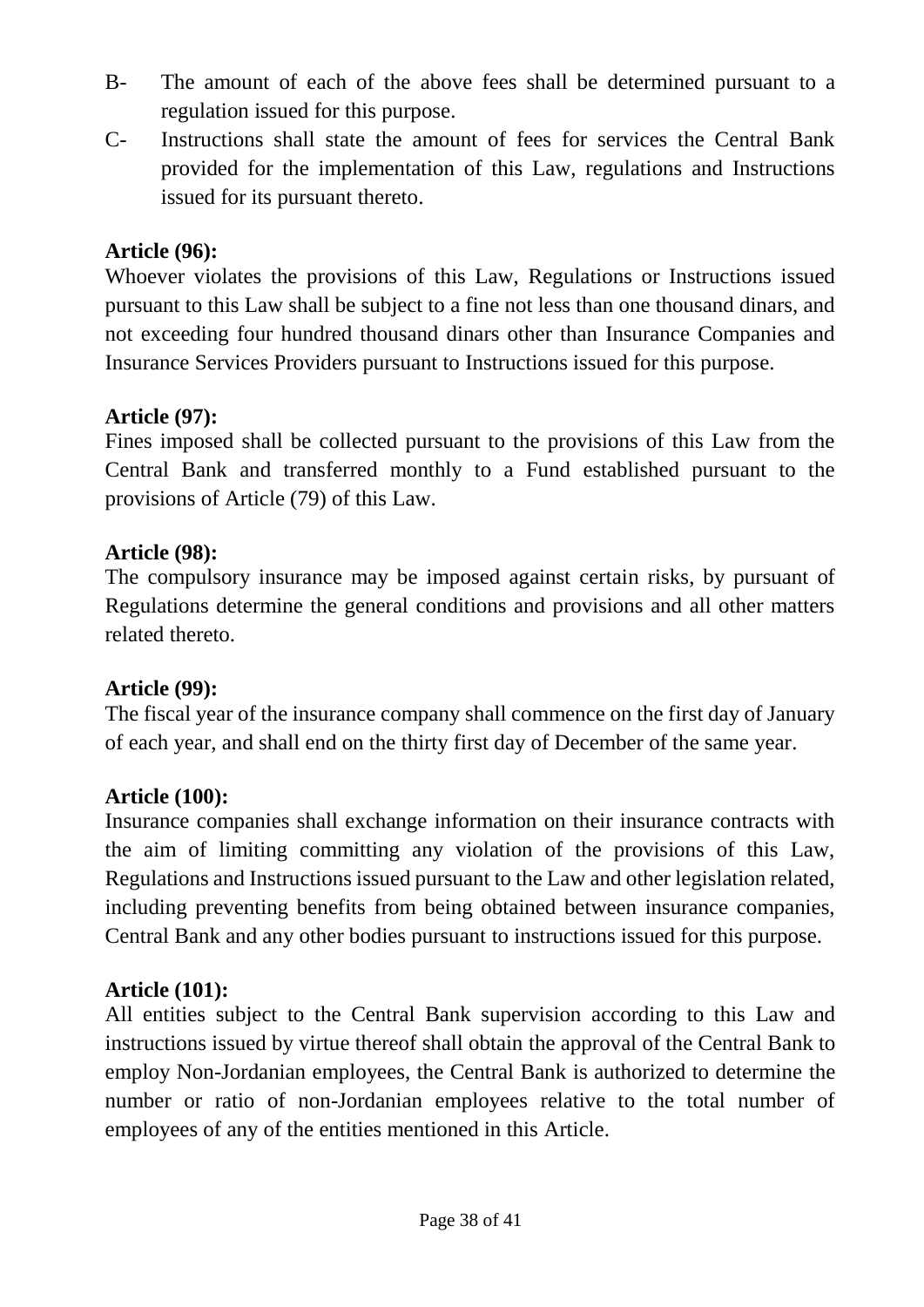#### **Article (102):**

No entity subject to the Central Bank supervision according to this Law and instructions issued by virtue thereof may not employ a former employee of the Central Bank during the two years following the termination of his service without obtaining a prior written approval from the Central Bank.

#### **Article (103):**

- A- All entities subject to the Central Bank supervision shall adjust its situation to comply with this Law provisions and Instructions issued by virtue thereof when it come into force, within the period pursuant to Instructions issued for that purpose.
- B- Companies and Insurance Services providers who are licensed before this law's come into force shall be deemed legally licensed by the bank, provided they adjust their situations within a period pursuant to this law and regulations, instructions and decisions issued thereof. Otherwise, the license of the company shall be revoked by decision of the board, and the license of any insurance services provider shall be deemed legally revoked and the provider shall be prohibited from engaging in any insurance activity subject to legal liability.

#### **Article (104):**

- A- All entities subject to the provisions of this Law may maintain, for the period specified by the Law, a microcopy (microfilm or other modern technological instrument) instead of the original registers' records, statements, documents, correspondence, telegrams, notices and other papers relevant to its financial transactions, these microcopies shall have the originals' conclusiveness as to proof, provided that the provisions of the Electronic Transactions Law are observed.
- B- Insurance business are considered commercial by virtue of their own nature, regardless of the capacity of the contracting client or dealer with entities pursuant to the provisions of this Law, whether civil or commercial, and the provisions of the Trade Law shall apply to them.

### **Article (105):**

All Ministries, Governmental Departments, Public Corporations and companies in which the Government holds shares that benefit from insurance business, shall submit any data or information related to the insurance arrangements they obtain or which they will obtain, requested by the Central Bank during the period it determined.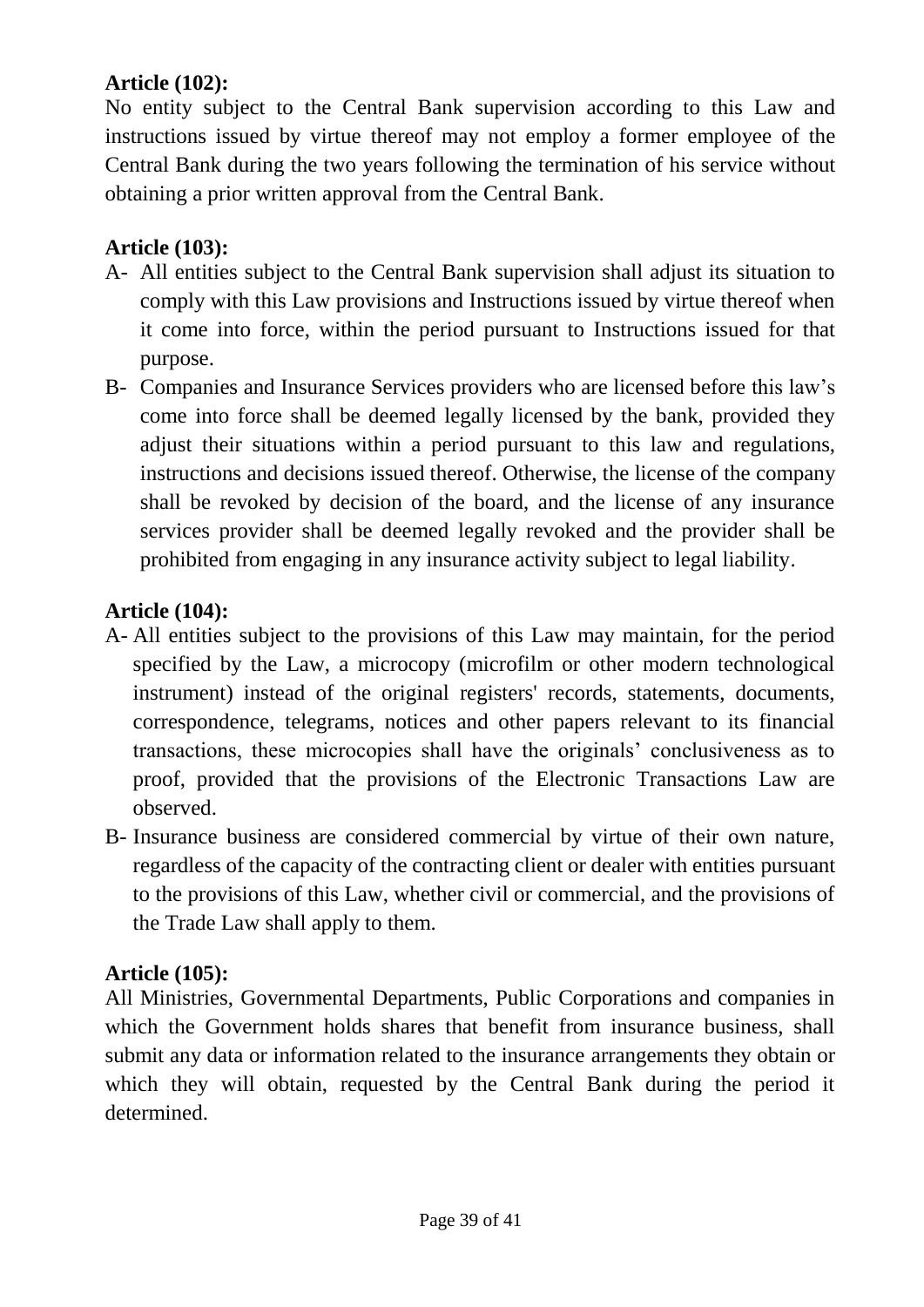### **Article (106):**

- A- The Central Bank shall publish the Decisions related to suspension, revocation, reinstatement of the License, and the Decisions related to the merger, acquisition, rehabilitation, liquidation or revocation of the Company, in the Official Gazette and in two local daily newspapers with the most widespread, provided that the Central Bank will bear the expenses thereof.
- B- Central Bank shall publish a statement that the Company committed a violation to the provisions of this Law, Regulation, Instructions or Decisions issued by virtue thereof, in a manner commensurate with the nature and size of the violation and the action taken regarding it.

### **Article (107):**

- A- The Central Bank or any of its employees shall not be responsible for any action, act or omission that caused harm to others if this results when implementing the functions and responsibilities of the Central Bank and within the limits of its authorities stipulated in this Law, Regulations, Instructions and decisions issued pursuant thereto, and the Central Bank covers any costs related to follow-up that is for any entity, even after the work of the employee has ended.
- B- The provisions of Paragraph (A) of this Article shall not apply if the action, act, or refrain constitutes gross negligence or was in bad intention.
- C- The liquidator shall not be responsible for any checks drawn up in implementation of the liquidation proceedings, if it is proven that he has sufficient funds to cover those checks at the date of their issuance.

### **Article (108):**

The provisions of the Law of Companies in effect, or any other Law shall apply to the insurance business and the entities pursuant to the provisions of this Law to the extent that such provisions are not conflict with the provisions of this Law and the Regulations and Instructions issued pursuant thereto.

### **Article (109):**

- A- The Council of Ministers shall lay down the necessary regulations for the implementation of the provisions of this Law.
- B- The Central Bank shall issue the instructions which it deems necessary for implementing the provisions of this Law, and the Governor shall issue the necessary decisions for implementing the provisions of this Law, Regulations and Instructions issued pursuant thereto.